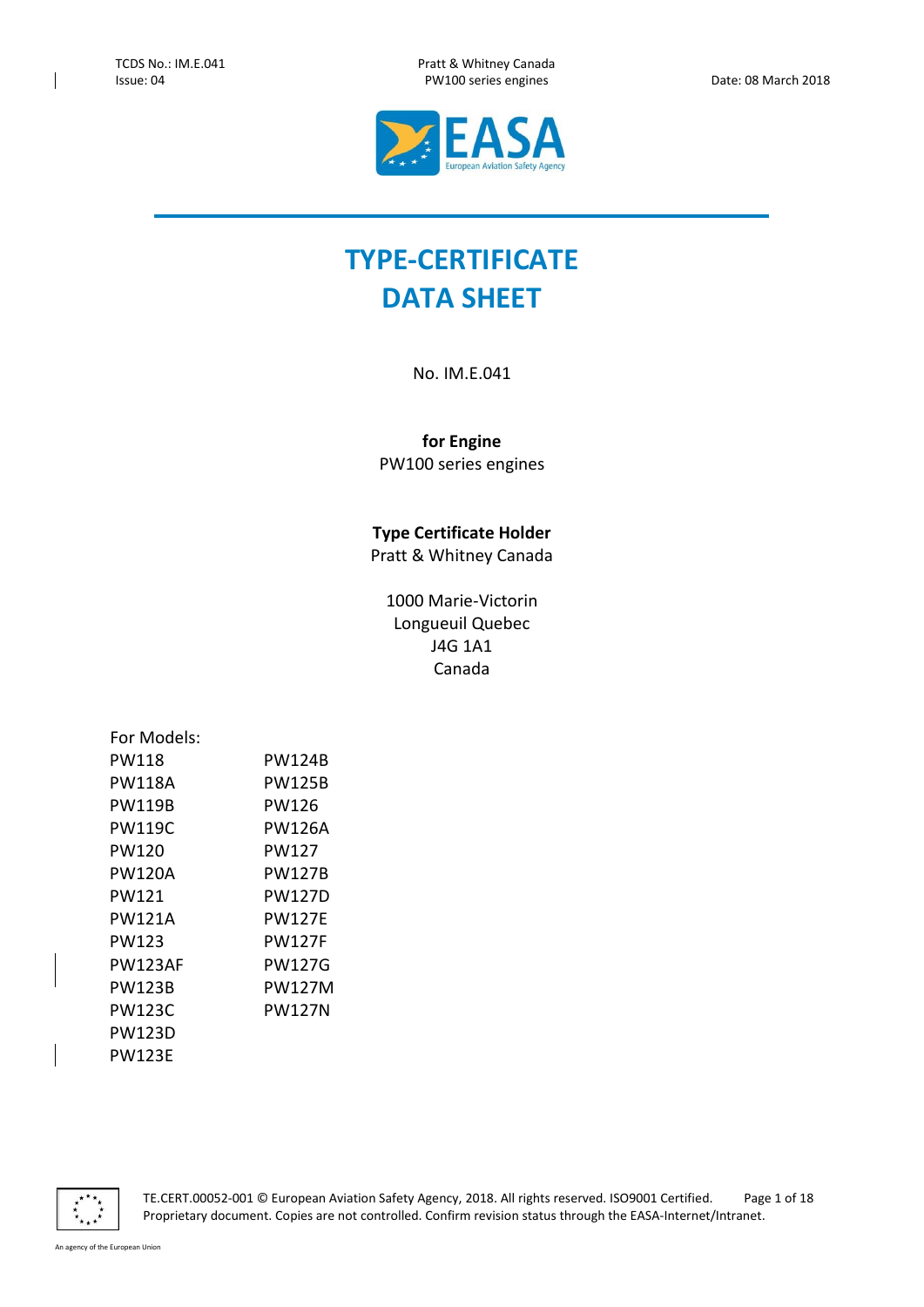Intentionally left blank



TE.CERT.00052-001 © European Aviation Safety Agency, 2018. All rights reserved. ISO9001 Certified. Page 2 of 18 Proprietary document. Copies are not controlled. Confirm revision status through the EASA-Internet/Intranet.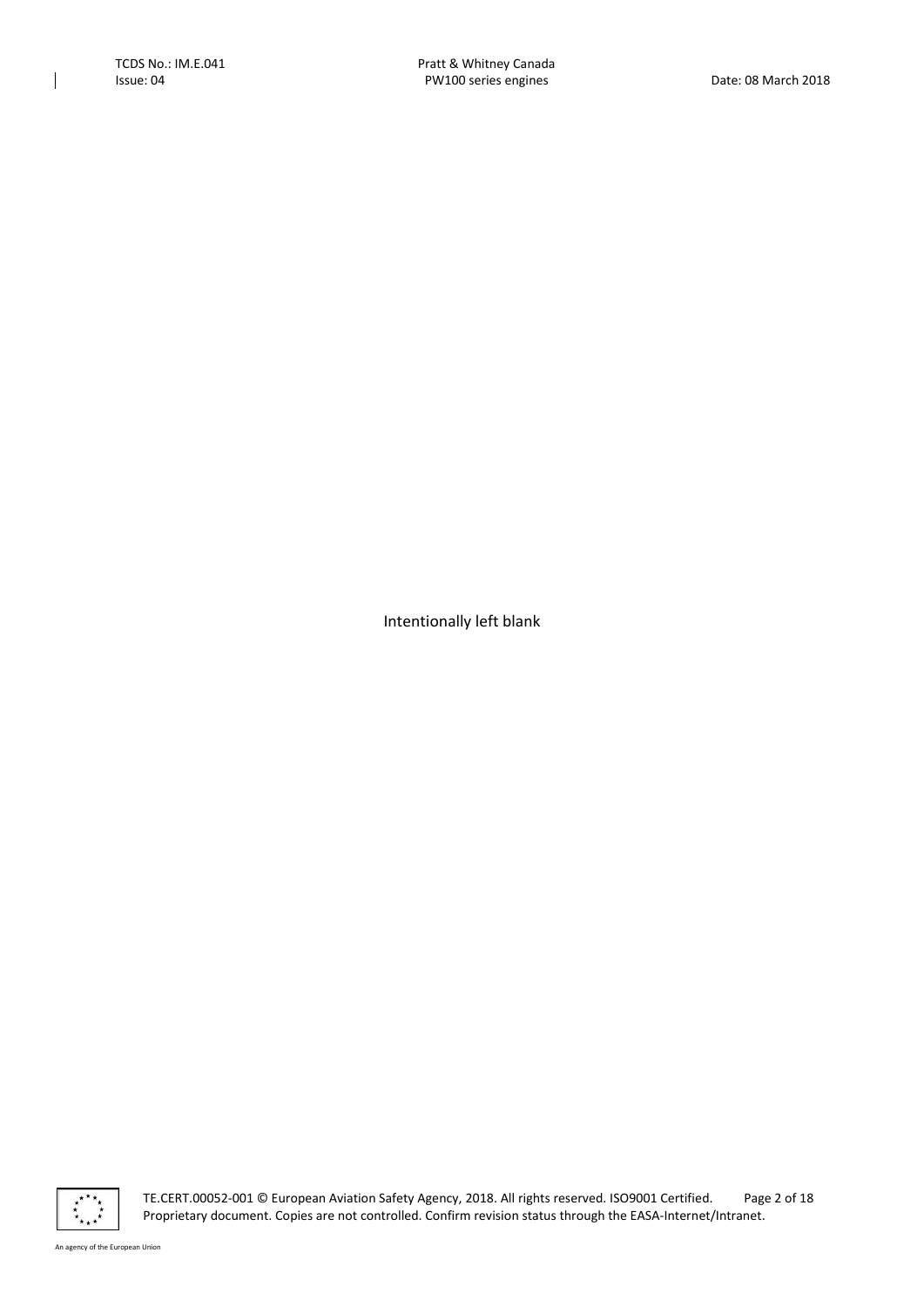## **TABLE OF CONTENTS**

| 1. Reference Date for determining the applicable airworthiness requirements:  6 |  |
|---------------------------------------------------------------------------------|--|
|                                                                                 |  |
|                                                                                 |  |
|                                                                                 |  |
|                                                                                 |  |
|                                                                                 |  |
|                                                                                 |  |
|                                                                                 |  |
|                                                                                 |  |
|                                                                                 |  |
|                                                                                 |  |
|                                                                                 |  |
|                                                                                 |  |
|                                                                                 |  |
|                                                                                 |  |
|                                                                                 |  |
|                                                                                 |  |
|                                                                                 |  |
|                                                                                 |  |
|                                                                                 |  |
|                                                                                 |  |
|                                                                                 |  |
|                                                                                 |  |
|                                                                                 |  |
|                                                                                 |  |
|                                                                                 |  |
|                                                                                 |  |
|                                                                                 |  |
|                                                                                 |  |
|                                                                                 |  |
|                                                                                 |  |
|                                                                                 |  |
|                                                                                 |  |
|                                                                                 |  |
|                                                                                 |  |
|                                                                                 |  |
|                                                                                 |  |
|                                                                                 |  |
|                                                                                 |  |



TE.CERT.00052-001 © European Aviation Safety Agency, 2018. All rights reserved. ISO9001 Certified. Page 3 of 18 Proprietary document. Copies are not controlled. Confirm revision status through the EASA-Internet/Intranet.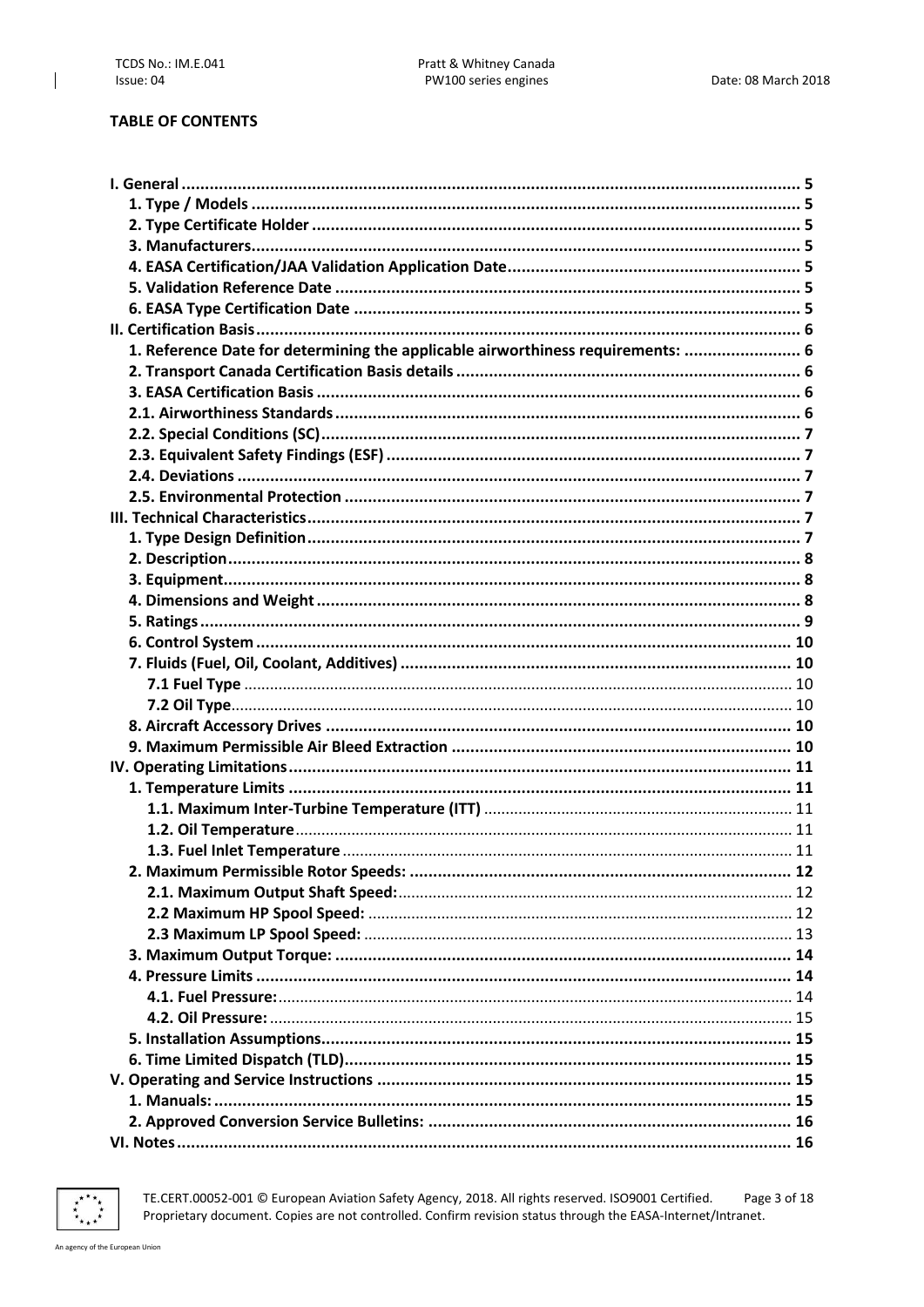| SECTION: ADMINISTRATIVE …………………………………………………………………………………………… 18 |  |
|----------------------------------------------------------------|--|
|                                                                |  |
|                                                                |  |
|                                                                |  |
|                                                                |  |



TE.CERT.00052-001 © European Aviation Safety Agency, 2018. All rights reserved. ISO9001 Certified. Page 4 of 18 Proprietary document. Copies are not controlled. Confirm revision status through the EASA-Internet/Intranet.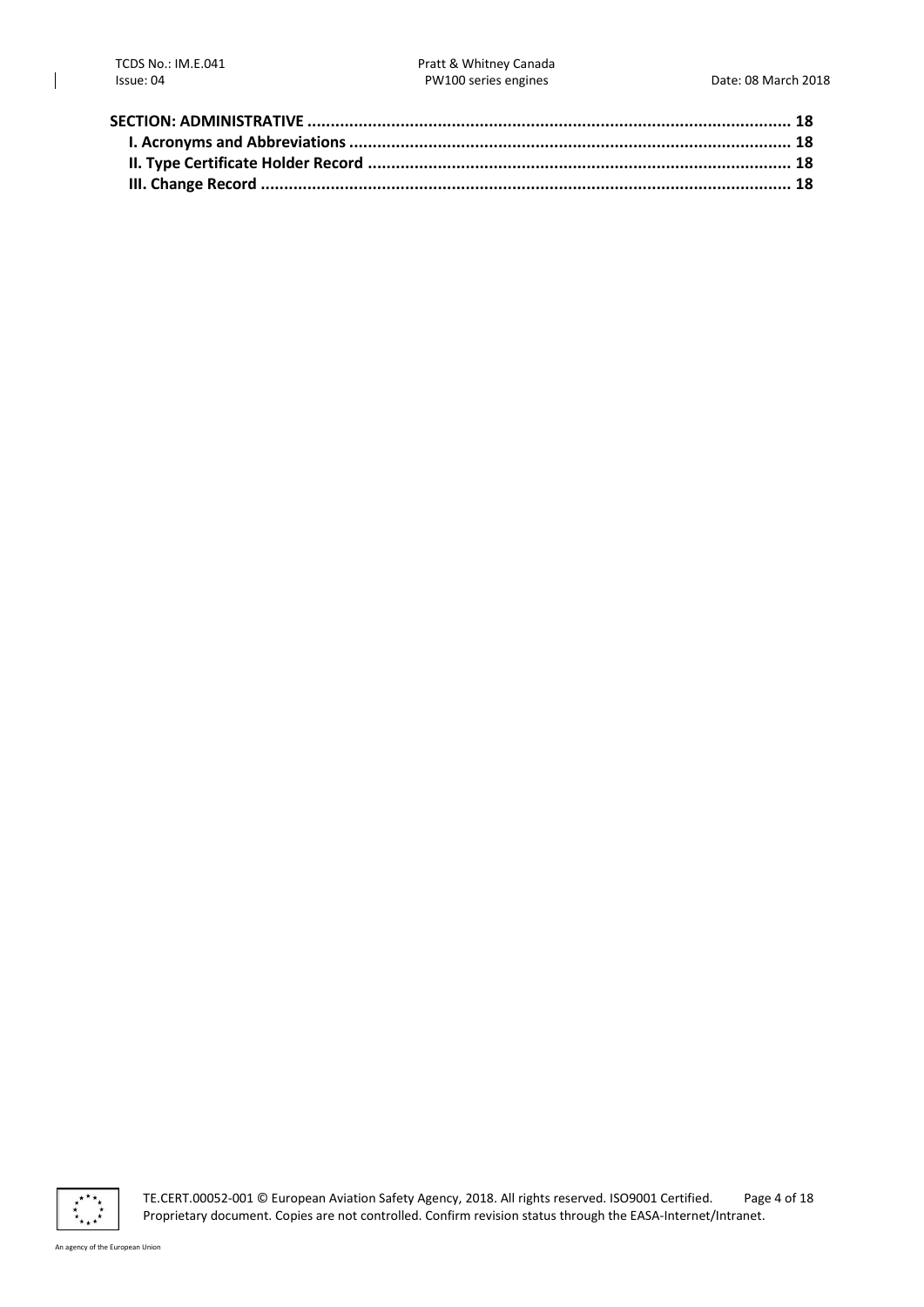## <span id="page-4-0"></span>**I. General**

## <span id="page-4-1"></span>**1. Type / Models**

PW118, PW118A, PW119B, PW119C, PW120, PW120A, PW121, PW121A, PW123, PW123AF, PW123B, PW123C, PW123D, PW123E, PW124B, PW125B, PW126, PW126A, PW127, PW127B, PW127D, PW127E, PW127F, PW127G, PW127M, PW127N

## <span id="page-4-2"></span>**2. Type Certificate Holder**

Pratt and Whitney Canada Corp. 1000 Marie Victorin Longueuil, Québec, J4G 1A1 Canada

Design Organisation Approval No.: n/a

## <span id="page-4-3"></span>**3. Manufacturers**

Pratt and Whitney Canada

## <span id="page-4-4"></span>**4. EASA Certification/JAA Validation Application Date**

07 March 2007 for PW127M 26 September 2013 for PW127N

## <span id="page-4-5"></span>**5. Validation Reference Date**

16 December 1983

## <span id="page-4-6"></span>**6. EASA Type Certification Date**

| PW118               | PW118A             | <b>PW119B</b>      | <b>PW119C</b>      | PW120               |
|---------------------|--------------------|--------------------|--------------------|---------------------|
| 30 December 1986    | 21 April 1988      | 08 October 1993    | 07 June 1996       | 06 September 1985   |
| DGAC-F Type         | LBA Motor-         | LBA Motor-         | LBA Motor-         | DGAC-F Type         |
| Certificate M-IM 15 | Kennblatt Nr. 7028 | Kennblatt Nr. 7028 | Kennblatt Nr. 7028 | Certificate M-IM 15 |

| <b>PW120A</b>       | PW121               | <b>PW121A</b>       | PW123               | PW123AF                          |
|---------------------|---------------------|---------------------|---------------------|----------------------------------|
| 06 September 1985   | 03 March 1988       | 07 December 1995    | 12 November 1990    | 27 October 1994 ( <sup>1</sup> ) |
| DGAC-F Type         | DGAC-F Type         | DGAC-F Type         | DGAC-F Type         | Aircraft TC ENAC                 |
| Certificate M-IM 15 | Certificate M-IM 15 | Certificate M-IM 15 | Certificate M-IM 15 | A402                             |
|                     |                     |                     |                     | <b>Bombardier CL-</b>            |
|                     |                     |                     |                     | 215-6B11                         |

| <b>PW123B</b>      | <b>PW123C</b>      | PW123D             | <b>PW123E</b>            | <b>PW124B</b>       |
|--------------------|--------------------|--------------------|--------------------------|---------------------|
| 18 June 1993       | 22 December 1997   | 22 December 1997   | 22 March $1995(^1)$      | 31 August 1989      |
| LBA Motor-         | LBA Motor-         | LBA Motor-         | Aircraft TC              | DGAC-F Type         |
| Kennblatt Nr. 7028 | Kennblatt Nr. 7028 | Kennblatt Nr. 7028 | EASA.IM.A.191            | Certificate M-IM 15 |
|                    |                    |                    | <b>Bombardier DHC-8-</b> |                     |
|                    |                    |                    | 201/202/315              |                     |



TE.CERT.00052-001 © European Aviation Safety Agency, 2018. All rights reserved. ISO9001 Certified. Page 5 of 18 Proprietary document. Copies are not controlled. Confirm revision status through the EASA-Internet/Intranet.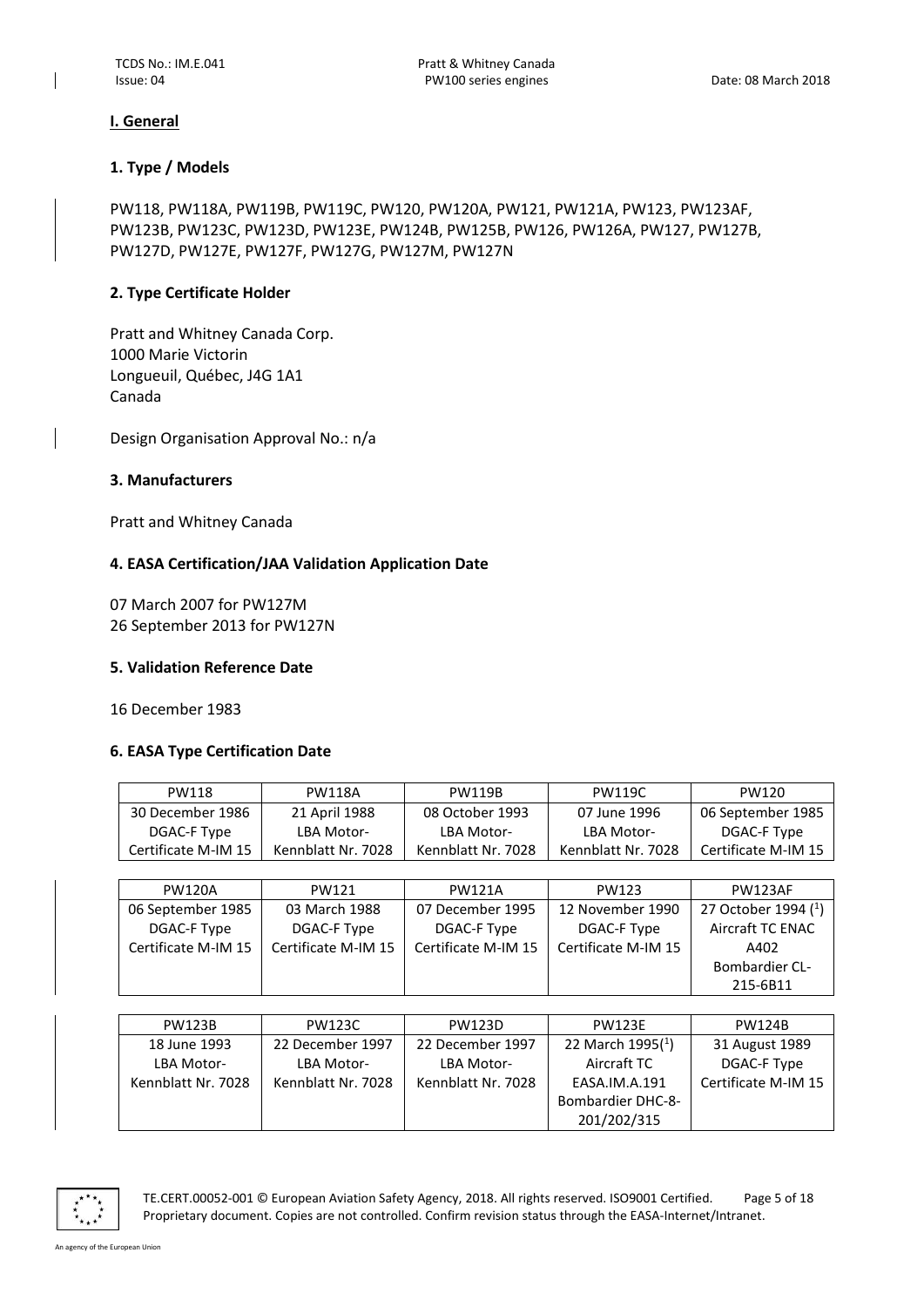| <b>PW125B</b>    | PW126                | <b>PW126A</b>        | <b>PW127</b>     | <b>PW127B</b>                   |
|------------------|----------------------|----------------------|------------------|---------------------------------|
| 28 February 1992 | 21 April 1988        | 30 November 1989     | 06 November 1992 | 2 May 1995                      |
| DGAC-F Type      | LBA Motor-           | <b>CAA-UK Letter</b> | DGAC-F Type      | <b>CAA-UK Letter</b>            |
| Certificate M-IM | Kennblatt Nr.        | 9/80/EZ5             | Certificate M-IM | 9/80/PW100/C01/9A               |
| 15               | 7028                 |                      | 15               |                                 |
|                  |                      |                      |                  |                                 |
| M1127D           | $N$ $N$ $13$ $7$ $F$ | $N$ $N$ $137$ $E$    | NML127C          | $N$ $N$ $I$ $I$ $I$ $I$ $R$ $I$ |

| <b>PW127D</b>        | <b>PW127E</b>       | <b>PW127F</b>       | <b>PW127G</b>          |             |
|----------------------|---------------------|---------------------|------------------------|-------------|
| 7 February 1994      | 07 July 1995        | 13 January 1997     | 02 December 1999 $(1)$ |             |
| <b>CAA-UK Letter</b> | DGAC-F Type         | DGAC-F Type         | Aircraft TC            | 20 December |
| 9/80/C/402/I1        | Certificate M-IM 15 | Certificate M-IM 15 | EASA.A.186             | 2007        |
|                      |                     |                     | EADS CASA C295         |             |

| <b>PW127N</b> |  |
|---------------|--|
|               |  |
| 04 June 2014  |  |

Except for PW127M and PW127N engine models, EASA Type-Certification for the above mentioned engine models is granted in accordance with the following Articles of EU Commission Regulation (EU) No 748/2012 as amended by EU Commission Regulation (EU) No 69/2014:

- Article 3 paragraph 1.(a) based on the respective DGAC France, LBA Germany and CAA United Kingdom validation letters issued following NAA approvals prior to 28 September 2003.
- For models marked (1) Article 3 paragraph 1.(b) based on NAA approvals of aircrafts equipped with theses engine models prior to 28 September 2003.

# <span id="page-5-0"></span>**II. Certification Basis**

# <span id="page-5-1"></span>**1. Reference Date for determining the applicable airworthiness requirements:**

10 June 1981

# <span id="page-5-2"></span>**2. Transport Canada Certification Basis details**

see Transport Canada TCDS E-19

# <span id="page-5-3"></span>**3. EASA Certification Basis**

# <span id="page-5-4"></span>**3.1. Airworthiness Standards**

For all models, JAR-E Change 6 dated 28 August 1981 (based on BCAR, Section C, Issue 13)

# Amended for the PW127 by:

 JAR-E Change 8 AMJ 20X-1 Certification of Aircraft Propulsion Systems Equipped with Electronic Controls

Amended for the PW121A, PW127E and PW127F by:

- Bird Strike and Ingestion: Additional Technical Conditions as defined in JAA INT/POL/E/02 Issue 1
- Rain and Hail: Additional Technical Conditions as defined in JAA INT/POL/E/01 Issue 2 and AIA Advisory Circular PC338-1
- JAR-E Change 8 AMJ 20X-1 Certification of Aircraft Propulsion Systems Equipped with Electronic Controls

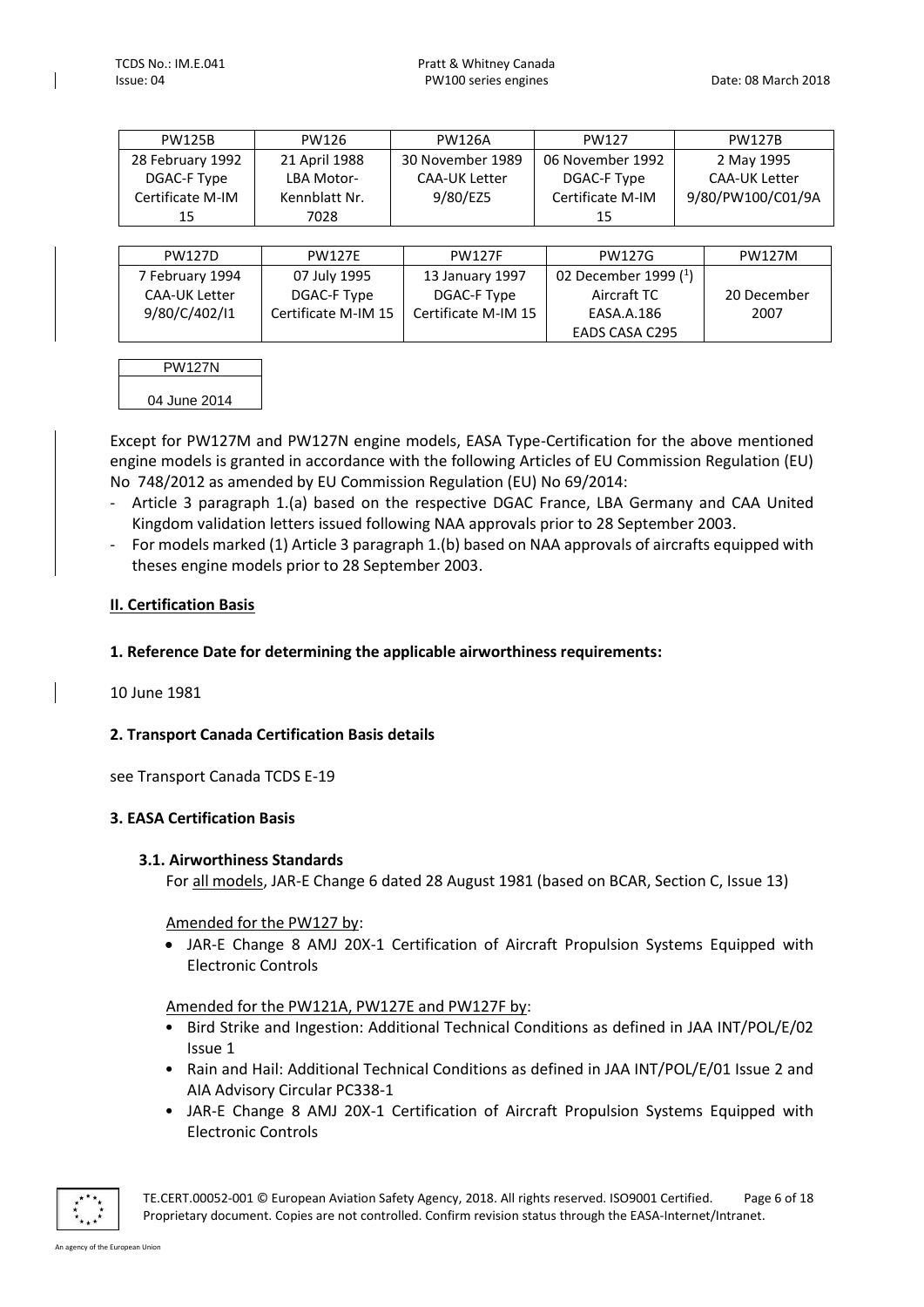#### Amended for the PW127M by:

- Inclement Weather: CS-E 790 Ingestion of Rain and Hail (CS-E as issued by EASA Decision N°2003/9/RM, on October 24, 2003)
- Bird Strike and Ingestion: CS-E 800 Bird Strike and Ingestion (CS-E as issued by EASA Decision N°2003/9/RM, on October 24, 2003)
- JAR-E Change 8 AMJ 20X-1 Certification of Aircraft Propulsion Systems Equipped with Electronic Controls

## Amended for the PW127N by:

- Inclement Weather: CS-E 790 Ingestion of Rain and Hail (CS-E as issued by EASA Decision N°2003/9/RM, on October 24, 2003)
- Bird Strike and Ingestion: CS-E 800 Bird Strike and Ingestion (CS-E as issued by EASA Decision N°2003/9/RM, on October 24, 2003)
- JAR-E 50 (Controls) Change 8, including AMJ 20X-1 (Certification of Aircraft Propulsion Systems Equipped with Electronic Controls)

## <span id="page-6-0"></span>**3.2. Special Conditions (SC)**

None

<span id="page-6-1"></span>**3.3. Equivalent Safety Findings (ESF)** None

#### <span id="page-6-2"></span>**3.4. Deviations**

None

#### <span id="page-6-3"></span>**3.5. Environmental Protection**

Fuel Venting for engines up to PW127M included: ICAO Annex 16, Volume II, Part II,(2nd Edition, July 1993), Amendment 5 dated 24th November 2005

Fuel Venting for PW127N: ICAO Annex 16, Volume II, Parts II,(3rd Edition, July 2008), Amendment 7 dated 17 November 2011

#### <span id="page-6-4"></span>**III. Technical Characteristics**

## <span id="page-6-5"></span>**1. Type Design Definition**

| . <del>. .</del>    |                                |                     |                                |  |  |
|---------------------|--------------------------------|---------------------|--------------------------------|--|--|
| <b>Engine Model</b> | <b>Engine Assembly Drawing</b> | <b>Engine Model</b> | <b>Engine Assembly Drawing</b> |  |  |
| <b>PW118</b>        | 3104700                        | <b>PW123E</b>       | 3038400                        |  |  |
| <b>PW118A</b>       | 3041200                        | <b>PW124B</b>       | 3041900                        |  |  |
| <b>PW119B</b>       | 3049700                        | <b>PW125B</b>       | 3035600                        |  |  |
| <b>PW119C</b>       | 3049700                        | PW126               | 3035600                        |  |  |
| PW120               | 3104500                        | <b>PW126A</b>       | 3035600                        |  |  |
| <b>PW120A</b>       | 3104500                        | <b>PW127</b>        | 3047600                        |  |  |
| PW121               | 3104500                        | <b>PW127B</b>       | 3048000                        |  |  |
| <b>PW121A</b>       | 3120200                        | <b>PW127D</b>       | 3040963                        |  |  |
| PW123               | 3038400                        | <b>PW127E</b>       | 3047600                        |  |  |
| <b>PW123AF</b>      | 3038400                        | <b>PW127F</b>       | 3047600                        |  |  |
| <b>PW123B</b>       | 3038400                        | <b>PW127G</b>       | 3045350                        |  |  |
| <b>PW123C</b>       | 3038400                        | <b>PW127M</b>       | 3073453                        |  |  |
| <b>PW123D</b>       | 3038400                        | <b>PW127N</b>       | 3079388                        |  |  |

<span id="page-6-6"></span>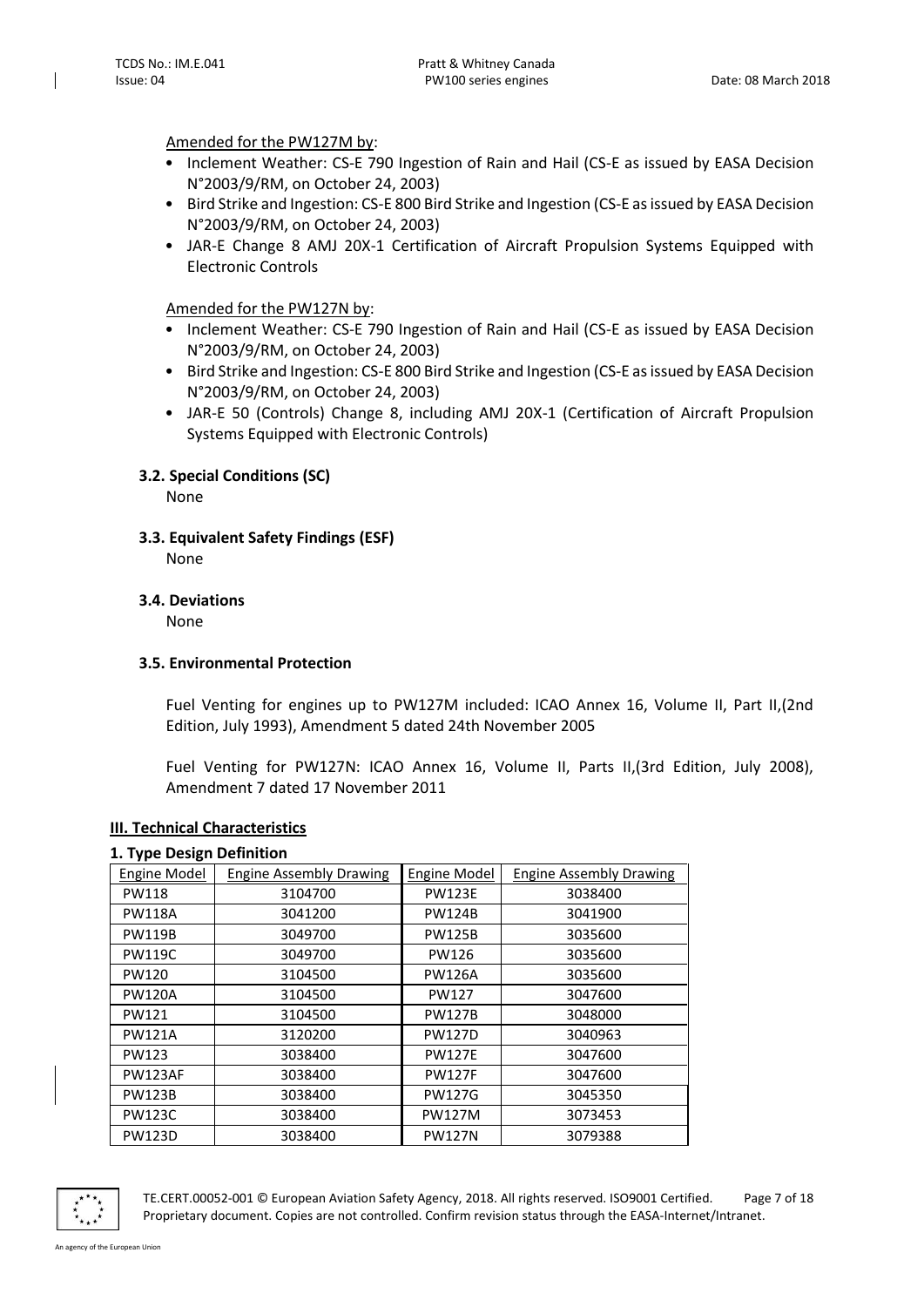## **2. Description**

The PW100 series turboprop engines comprise a three spool turbomachine (including a free turbine), and a reduction gearbox.

For all models, the engine control is made via a single channel Electronic Engine Control (EEC) unit, with a hydro-mechanical back-up.

## <span id="page-7-0"></span>**3. Equipment**

Approved equipment is defined in the applicable engine model approved Engine Parts List.

#### <span id="page-7-1"></span>**4. Dimensions and Weight**

| <b>Engine Model</b> | Overall Length | Overall Width | Dry Spec. Weight |
|---------------------|----------------|---------------|------------------|
|                     | (mm)           | (mm)          | (kg)             |
| <b>PW118</b>        | 2046           | 635           | 390.5            |
| <b>PW118A</b>       | 2046           | 635           | 392.8            |
| <b>PW119B</b>       | 2046           | 635           | 411.4            |
| <b>PW119C</b>       | 2046           | 635           | 411.4            |
| PW120               | 2130           | 635           | 417.3            |
| <b>PW120A</b>       | 2130           | 635           | 423.2            |
| PW121               | 2130           | 635           | 423.2            |
| <b>PW121A</b>       | 2130           | 635           | 434.0            |
| PW123               | 2130           | 660           | 450.0            |
| <b>PW123AF</b>      | 2130           | 660           | 450.0            |
| <b>PW123B</b>       | 2130           | 660           | 450.0            |
| <b>PW123C</b>       | 2130           | 660           | 450.0            |
| <b>PW123D</b>       | 2130           | 660           | 450.0            |
| <b>PW123E</b>       | 2130           | 660           | 450.0            |
| <b>PW124B</b>       | 2130           | 679           | 480.8            |
| <b>PW125B</b>       | 2130           | 679           | 480.8            |
| PW126               | 2130           | 679           | 480.8            |
| <b>PW126A</b>       | 2130           | 679           | 480.8            |
| PW127               | 2130           | 679           | 480.8            |
| <b>PW127B</b>       | 2130           | 679           | 480.8            |
| <b>PW127D</b>       | 2130           | 679           | 480.8            |
| <b>PW127E</b>       | 2130           | 679           | 480.8            |
| <b>PW127F</b>       | 2130           | 679           | 480.8            |
| <b>PW127G</b>       | 2130           | 679           | 484.4            |
| <b>PW127M</b>       | 2130           | 679           | 481.7            |
| <b>PW127N</b>       | 2130           | 679           | 481.7            |

TE.CERT.00052-001 © European Aviation Safety Agency, 2018. All rights reserved. ISO9001 Certified. Page 8 of 18 Proprietary document. Copies are not controlled. Confirm revision status through the EASA-Internet/Intranet.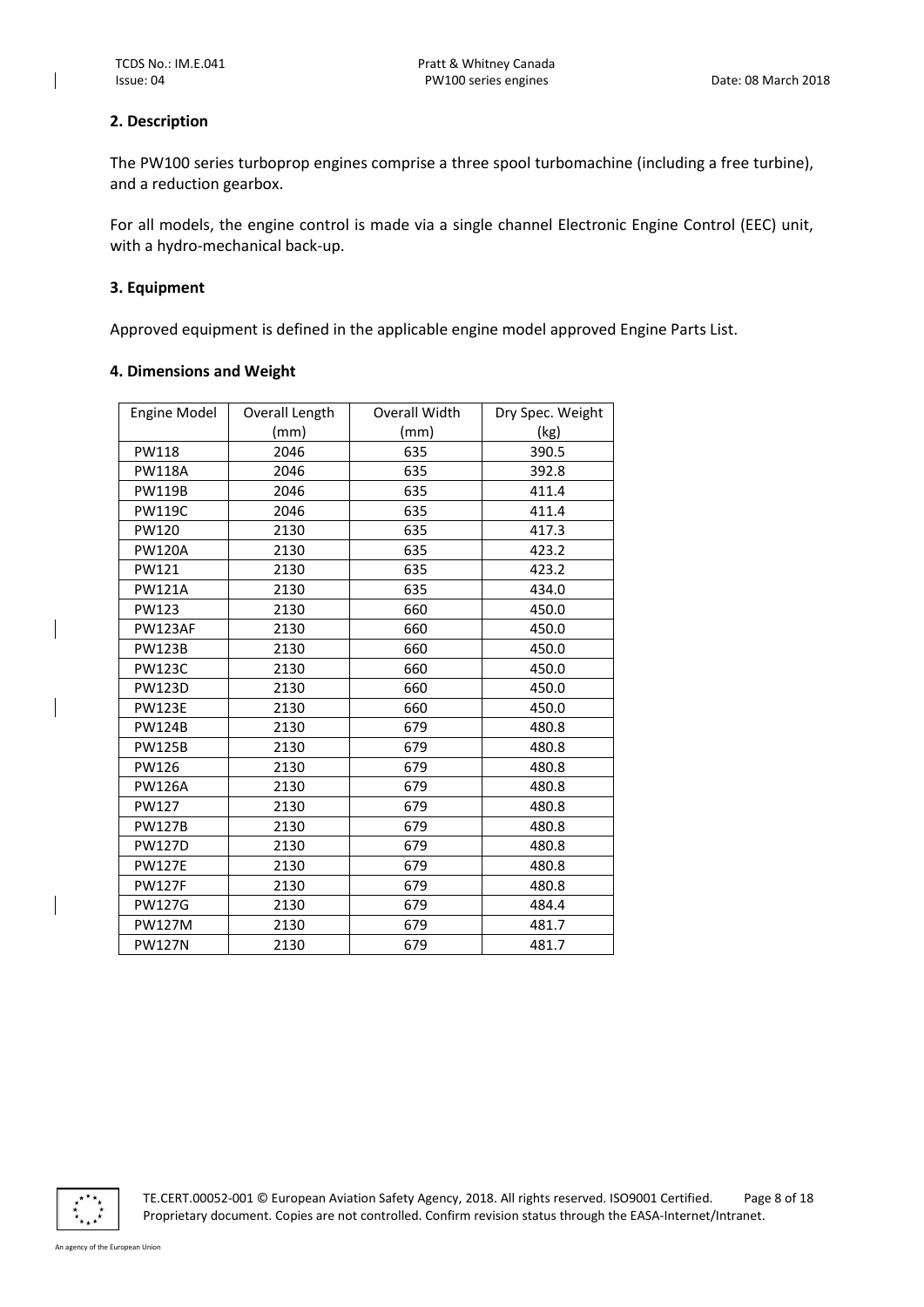#### <span id="page-8-0"></span>**5. Ratings**

#### See Notes 1 & 2.

|                     | Maximum Take-off Power -<br>5 min. (*) |                          | Normal Take-off Power - 5<br>$min. (*)$ |                    | <b>Maximum Continuous</b><br>Power |                    |
|---------------------|----------------------------------------|--------------------------|-----------------------------------------|--------------------|------------------------------------|--------------------|
|                     |                                        | Maximum                  |                                         | Maximum            |                                    | Maximum            |
| <b>Engine Model</b> | <b>Shaft Power</b>                     | Air Temp for             | Shaft Power                             | Air Temp for       | <b>Shaft Power</b>                 | Air Temp for       |
| Ratings at Sea      |                                        | <b>Rated Power</b>       |                                         | <b>Rated Power</b> |                                    | <b>Rated Power</b> |
| Level               | (kW)                                   | $(^{\circ}C)$            | (kW)                                    | $(^{\circ}C)$      | (kW)                               | $(^{\circ}C)$      |
| PW118               |                                        |                          | 1342                                    | 33                 | 1342                               | 33                 |
| <b>PW118A</b>       | $\overline{a}$                         | $\overline{\phantom{a}}$ | 1342                                    | 42                 | 1342                               | 42                 |
| <b>PW119B</b>       | 1625                                   | 31                       | 1380                                    | 48                 | 1380                               | 48                 |
| <b>PW119C</b>       | 1625                                   | 36                       | 1380                                    | 48                 | 1380                               | 53                 |
| PW120               | 1491                                   | 28                       | 1342                                    | 28                 | 1268                               | 28                 |
| <b>PW120A</b>       | 1491                                   | 28                       | 1342                                    | 28                 | 1342                               | 33                 |
| PW121               | 1603                                   | 26                       | 1454                                    | 26                 | 1454                               | 28                 |
| <b>PW121A</b>       | 1640                                   | 25                       | 1476                                    | 25                 | 1417                               | 30                 |
| PW123               | 1775                                   | 35                       | 1598                                    | 35                 | 1604                               | 45                 |
| PW123AF             | 1775                                   | 35                       |                                         |                    | 1603                               | 45                 |
| <b>PW123B</b>       | 1865                                   | 30                       | 1687                                    | 30                 | 1603                               | 30                 |
| <b>PW123C</b>       | 1604                                   | 26                       | 1454                                    | 26                 | 1454                               | 34                 |
| <b>PW123D</b>       | 1604                                   | 45                       | 1454                                    | 45                 | 1454                               | 53                 |
| <b>PW123E</b>       | 1775                                   | 41                       | 1598                                    | 41                 | 1604                               | 45                 |
| <b>PW124B</b>       | 1790                                   | 34                       | 1611                                    | 34                 | 1790                               | 34                 |
| <b>PW125B</b>       | 1864                                   | 30                       | 1678                                    | 30                 | 1603                               | 45                 |
| PW126 (**)          |                                        |                          | 1648                                    | 28                 | 1648                               | 28                 |
| <b>PW126A</b>       | 1985                                   | 29                       | 1787                                    | 29                 | 1769                               | 41                 |
| PW127               | 2051                                   | 32                       | 1846                                    | 32                 | 1864                               | 41                 |
| <b>PW127B</b>       | 2051                                   | 30                       | 1846                                    | 30                 | 1864                               | 41                 |
| <b>PW127D</b>       | 2051                                   | 33                       | 1846                                    | 33                 | 2051                               | 33                 |
| <b>PW127E</b>       | 1790                                   | 45                       | 1611                                    | 45                 | 1790                               | 45                 |
| <b>PW127F</b>       | 2051                                   | 35                       | 1846                                    | 35                 | 1864                               | 44                 |
| <b>PW127G</b>       | 2178                                   | 35                       | 1973                                    | 35                 | 2178                               | 35                 |
| <b>PW127M</b>       | 2051                                   | 39                       | 1846                                    | 39                 | 1864                               | 48                 |
| <b>PW127N</b>       | 2051                                   | 44                       | 1846                                    | 44                 | 1864                               | 48                 |

(\*) See Note 2

(\*\*) PW126 Contingency Power Ratings: see Table below

|                                |                    | <b>Maximum Contingency</b><br>Power (2 % min.) |                    | <b>Intermediate Contingency</b><br><b>Power</b> |
|--------------------------------|--------------------|------------------------------------------------|--------------------|-------------------------------------------------|
| Engine Model<br>Ratings at Sea | <b>Shaft Power</b> | Maximum<br>Air Temp for<br><b>Rated Power</b>  | <b>Shaft Power</b> | Maximum<br>Air Temp for<br><b>Rated Power</b>   |
| Level                          | (kW)               | $^{\prime\circ}$ C)                            | (kW)               | °C)                                             |
| PW126                          | 1978               | 32                                             | 1766               | 39                                              |



TE.CERT.00052-001 © European Aviation Safety Agency, 2018. All rights reserved. ISO9001 Certified. Page 9 of 18 Proprietary document. Copies are not controlled. Confirm revision status through the EASA-Internet/Intranet.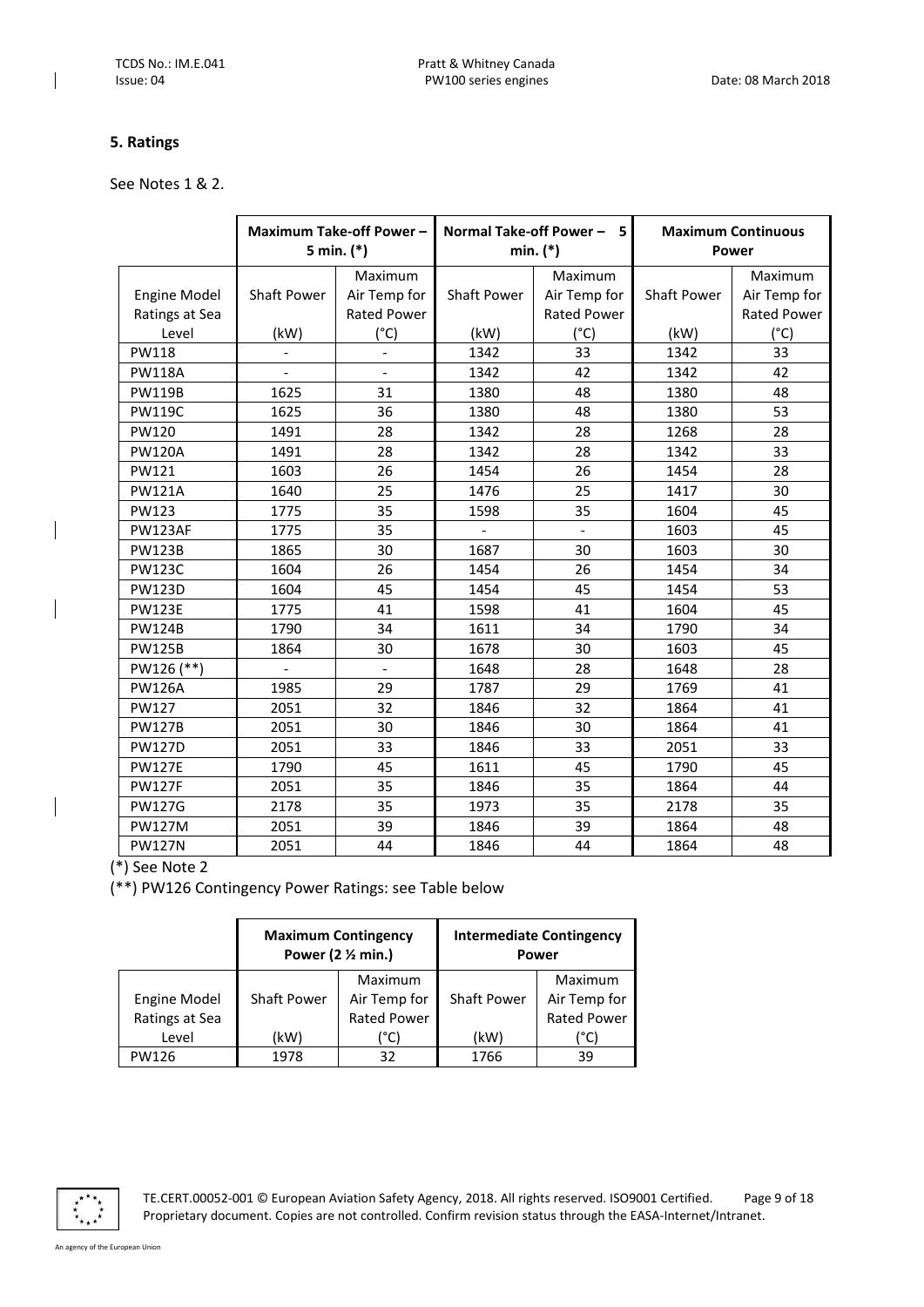## <span id="page-9-0"></span>**6. Control System**

For all models, the fuel control is made via a single channel Electronic Engine Control (EEC) unit, with a hydro-mechanical back-up. The hardware and software configuration of this system and the associated engine fuel pump and hydro mechanical unit are controlled by the approved engine equipment list for each specific engine model and aircraft application.

## <span id="page-9-1"></span>**7. Fluids (Fuel, Oil, Coolant, Additives)**

## <span id="page-9-2"></span>**7.1 Fuel Type**

The approved fuels and additives must conform to the current P&WC specifications CPW 204 and later revisions. Maintenance Manual, Chapter 72-00-00

## <span id="page-9-3"></span>**7.2 Oil Type**

The approved oil types are defined in relevant Maintenance Manual, Chapter 72-00-00.

## <span id="page-9-4"></span>**8. Aircraft Accessory Drives**

For accessory drives specifications, refer to the applicable engine model Installation Manual and Installation Drawing.

## <span id="page-9-5"></span>**9. Maximum Permissible Air Bleed Extraction**

#### Maximum External (HP):

All models: 10% of inlet airflow up to a maximum of 15 Kg/min.

## Maximum External (LP):

For PW118, PW118A, PW120, PW120A, PW121 and PW121A: 8% of inlet airflow.

For PW119B, PW119C, PW123, PW123AF, PW123B, PW123C, PW123D, PW123E, PW124B, PW125B, PW126, PW126A, PW127, PW127B, PW127D, PW127E, PW127F, PW127G, PW127M and PW127N: 10% of inlet airflow.

## Maximum during start:

Bleed flow equivalent to that obtained from 0.5 cm diameter orifice at the engine bleed port.



TE.CERT.00052-001 © European Aviation Safety Agency, 2018. All rights reserved. ISO9001 Certified. Page 10 of 18 Proprietary document. Copies are not controlled. Confirm revision status through the EASA-Internet/Intranet.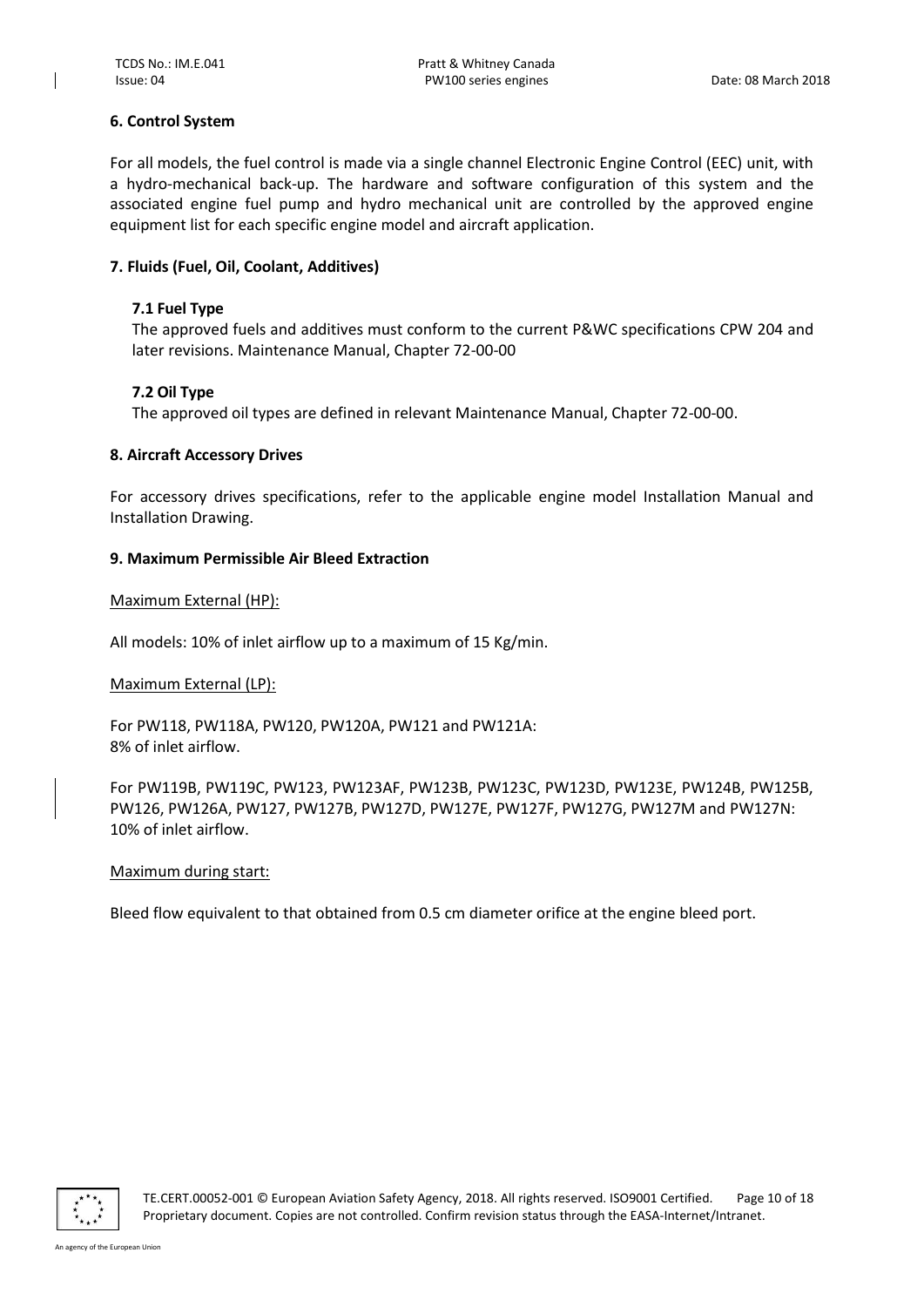## <span id="page-10-0"></span>**IV. Operating Limitations**

See Notes 3 and 13.

## <span id="page-10-1"></span>**1. Temperature Limits**

## <span id="page-10-2"></span>**1.1. Maximum Inter-Turbine Temperature (ITT)**

|                | Maximum  | Normal        | Maximum       | Transient | Transient                    | <b>Starting</b> |
|----------------|----------|---------------|---------------|-----------|------------------------------|-----------------|
| Rating         | Take-off | Take-off      | Continuous    | 20 secs   | 5 secs                       | 5 secs          |
|                | (°C)     | (°C)          | $(^{\circ}C)$ | (°C)      | $(^{\circ}C)$                | $(^{\circ}C)$   |
| <b>PW118</b>   | N/A      | 816           | 800           | 850       |                              | 950             |
| <b>PW118A</b>  | N/A      | 816           | 800           | 850       | $\qquad \qquad \blacksquare$ | 950             |
| <b>PW119B</b>  | 800      | 800           | 800           | 850       | $\overline{\phantom{0}}$     | 950             |
| <b>PW119C</b>  | 800      | 800           | 800           | 850       |                              | 950             |
| PW120 (**)     | 816      | 785           | 800           | 850       | $\qquad \qquad \blacksquare$ | 950             |
| PW120A (**)    | 816      | 785           | 800           | 850       | $\overline{\phantom{0}}$     | 950             |
| PW121 (*)(**)  | 816      | 785           | 800           | 850       | $\overline{\phantom{0}}$     | 950             |
| <b>PW121A</b>  | 816      | 791           | 800           | 850       | $\qquad \qquad \blacksquare$ | 950             |
| PW123 (*)      | 800      | 765           | 800           | 840       | $\qquad \qquad \blacksquare$ | 950             |
| <b>PW123AF</b> | 800      | $\frac{1}{2}$ | 800           | 840       | $\overline{\phantom{0}}$     | 950             |
| PW123B (*)     | 800      | 765           | 800           | 840       | $\overline{a}$               | 950             |
| PW123C (*)     | 800      | 770           | 800           | 840       | $\overline{\phantom{a}}$     | 950             |
| PW123D (*)     | 800      | 770           | 800           | 840       | $\overline{\phantom{0}}$     | 950             |
| PW123E (*)     | 800      | 765           | 800           | 840       | $\overline{\phantom{0}}$     | 950             |
| PW124B (*)     | 800      | 765           | 800           | 840       | $\overline{\phantom{0}}$     | 950             |
| PW125B (*)     | 800      | 765           | 800           | 840       | $\overline{\phantom{0}}$     | 950             |
| PW126 (*)      | N/A      | 760           | 760           | 840       | $\overline{\phantom{0}}$     | 950             |
| PW126A (*)     | 800      | 765           | 800           | 840       | $\overline{a}$               | 950             |
| PW127 (*)      | 800      | 765           | 800           | 840       | $\overline{\phantom{a}}$     | 950             |
| PW127B (*)     | 800      | 773           | 800           | 840       | $\overline{\phantom{0}}$     | 950             |
| PW127D (*)     | 800      | 750           | 800           | 840       | $\overline{\phantom{0}}$     | 950             |
| PW127E (*)     | 800      | 765           | 800           | 840       | $\overline{\phantom{0}}$     | 950             |
| PW127F (*)     | 800      | 765           | 800           | 840       | $\overline{a}$               | 950             |
| PW127G (*)     | 800      | 765           | 800           | 840       | $\overline{\phantom{a}}$     | 950             |
| PW127M (*)     | 800      | 765           | 800           | 840       | $\qquad \qquad \blacksquare$ | 950             |
| PW127N (*)     | 800      | 765           | 800           | 840       | $\overline{\phantom{0}}$     | 950             |

(\*) see Note 6

(\*\*) see Note 8

## <span id="page-10-3"></span>**1.2. Oil Temperature**

Refer to Installation Manual.

## <span id="page-10-4"></span>**1.3. Fuel Inlet Temperature**

Refer to Installation Manual.



TE.CERT.00052-001 © European Aviation Safety Agency, 2018. All rights reserved. ISO9001 Certified. Page 11 of 18 Proprietary document. Copies are not controlled. Confirm revision status through the EASA-Internet/Intranet.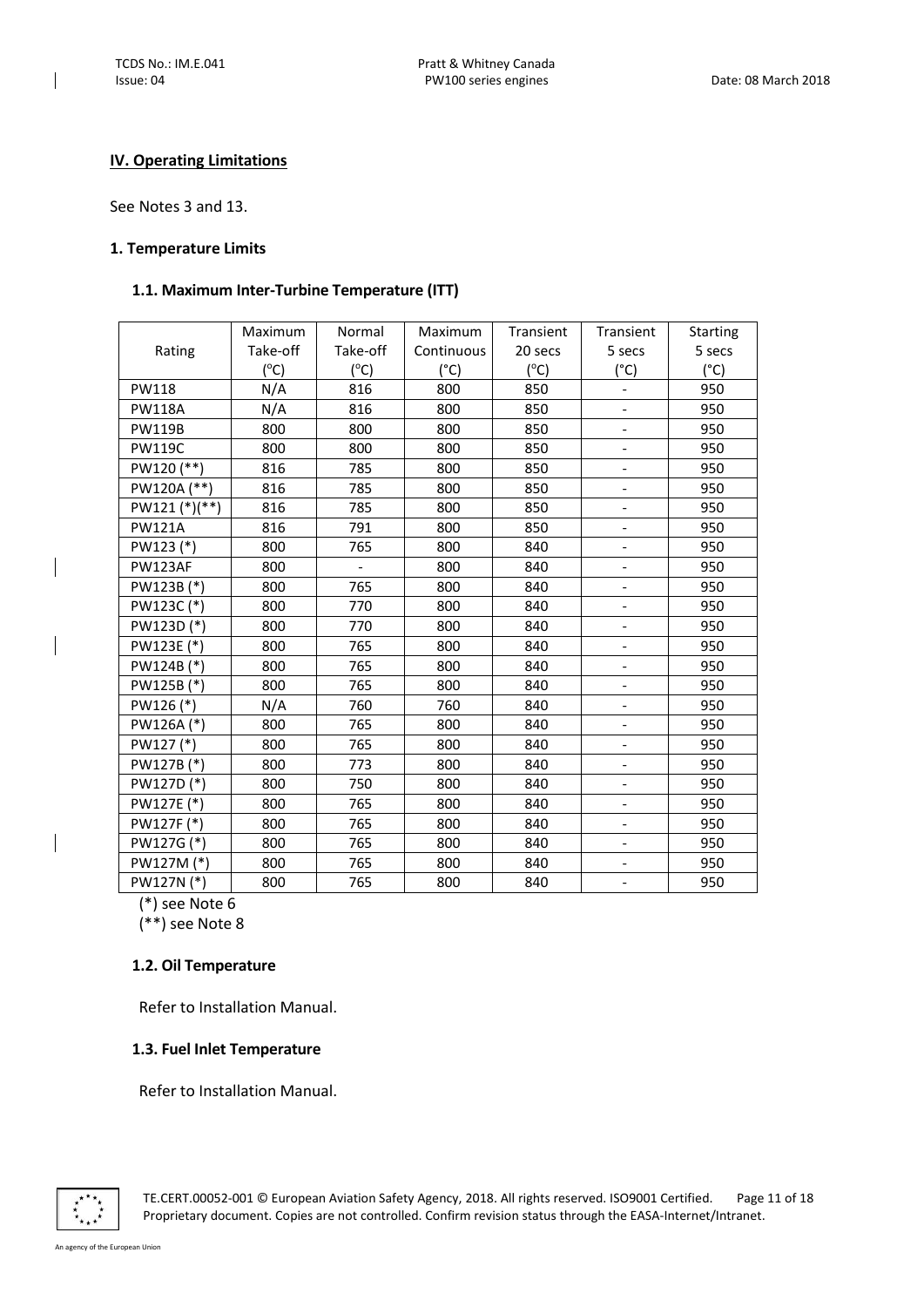#### <span id="page-11-0"></span>**2. Maximum Permissible Rotor Speeds:**

#### <span id="page-11-1"></span>**2.1. Maximum Output Shaft Speed:**

|                | Maximum    | Normal   | Maximum    | Transient                | Transient                | Starting                 |
|----------------|------------|----------|------------|--------------------------|--------------------------|--------------------------|
| Rating         | Take-off   | Take-off | Continuous | 20 secs                  | 5 secs                   | 5 secs                   |
|                | (RPM)      | (RPM)    | (RPM)      | (RPM)                    | (RPM)                    | (RPM)                    |
| <b>PW118</b>   |            | 1313     | 1313       | 1430                     | $\overline{\phantom{0}}$ | $\overline{\phantom{a}}$ |
| <b>PW118A</b>  |            | 1313     | 1313       | 1430                     |                          |                          |
| <b>PW119B</b>  | 1339       | 1339     | 1339       | 1430                     | $\overline{\phantom{0}}$ | $\overline{\phantom{a}}$ |
| <b>PW119C</b>  | 1339       | 1339     | 1339       | 1430                     |                          |                          |
| <b>PW120</b>   | 1212       | 1212     | 1212       | 1320                     | 1440                     |                          |
| <b>PW120A</b>  | 1212       | 1212     | 1212       | 1320                     | 1440                     |                          |
| PW121          | 1212       | 1212     | 1212       | 1320                     | 1440                     | $\overline{\phantom{a}}$ |
| <b>PW121A</b>  | 1212       | 1212     | 1212       | 1320                     | 1440                     | $\overline{\phantom{a}}$ |
| <b>PW123</b>   | 1212       | 1212     | 1212       | 1320                     |                          |                          |
| <b>PW123AF</b> | 1212       |          | 1212       | 1320                     |                          | $\overline{\phantom{a}}$ |
| <b>PW123B</b>  | 1212       | 1212     | 1212       | 1320                     |                          |                          |
| <b>PW123C</b>  | 1212       | 1212     | 1212       | 1320                     |                          |                          |
| <b>PW123D</b>  | 1212       | 1212     | 1212       | 1320                     |                          | $\overline{\phantom{a}}$ |
| <b>PW123E</b>  | 1212       | 1212     | 1212       | 1320                     |                          |                          |
| <b>PW124B</b>  | 1212       | 1212     | 1212       | 1380                     |                          |                          |
| <b>PW125B</b>  | 1212       | 1212     | 1212       | 1380                     |                          |                          |
| PW126          | $1212$ (*) | 1212     | 1212       | 1380                     | $\overline{\phantom{0}}$ | $\overline{\phantom{a}}$ |
| <b>PW126A</b>  | 1212       | 1212     | 1212       | 1380                     |                          |                          |
| PW127          | 1212       | 1212     | 1212       | 1296                     | 1440                     |                          |
| <b>PW127B</b>  | 1212       | 1212     | 1212       | $\overline{\phantom{0}}$ | 1440                     | $\overline{\phantom{a}}$ |
| <b>PW127D</b>  | 1212       | 1212     | 1212       |                          | 1440                     | $\overline{\phantom{0}}$ |
| <b>PW127E</b>  | 1212       | 1212     | 1212       | 1296                     | 1440                     |                          |
| <b>PW127F</b>  | 1212       | 1212     | 1212       | 1296                     | 1440                     |                          |
| <b>PW127G</b>  | 1212       | 1212     | 1212       |                          | 1440                     | $\overline{\phantom{a}}$ |
| <b>PW127M</b>  | 1212       | 1212     | 1212       | 1296                     | 1440                     |                          |
| <b>PW127N</b>  | 1212       | 1212     | 1212       | 1296                     | 1440                     | $\overline{\phantom{a}}$ |

(\*) PW126 Max Contingency 2 ½ minutes max. and Intermediate Contingency ratings

## <span id="page-11-2"></span>**2.2 Maximum HP Spool Speed:**

|                | Maximum  | Normal                       | <b>Maximum</b> | Transient | Transient | <b>Starting</b> |
|----------------|----------|------------------------------|----------------|-----------|-----------|-----------------|
| Rating         | Take-off | Take-off                     | Continuous     | 20 secs   | 5 secs    | 5 secs          |
|                | (RPM)    | (RPM)                        | (RPM)          | (RPM)     | (RPM)     | (RPM)           |
| PW118          |          | 33300                        | 33300          | 33966     |           |                 |
| <b>PW118A</b>  |          | 33966                        | 33966          | 33966     |           |                 |
| <b>PW119B</b>  | 34200    | 34200                        | 34200          | 34700     |           |                 |
| <b>PW119C</b>  | 34200    | 34200                        | 34200          | 34700     |           |                 |
| PW120 (*)      | 34350    | -                            | 34150          | 34675     |           |                 |
| PW120A (*)     | 34350    | -                            | 34150          | 34675     |           |                 |
| PW121 (*)      | 34350    | $\qquad \qquad \blacksquare$ | 34150          | 34675     |           |                 |
| <b>PW121A</b>  | 34380    | 33975                        | 34160          | 34675     |           |                 |
| PW123          | 34200    | 33633                        | 34200          | 34550     |           |                 |
| <b>PW123AF</b> | 34200    |                              | 34200          | 34550     |           |                 |
| <b>PW123B</b>  | 34200    | 33633                        | 34200          | 34550     |           |                 |
| <b>PW123C</b>  | 34200    | 33633                        | 34200          | 34550     |           |                 |
| <b>PW123D</b>  | 34200    | 33633                        | 34200          | 34550     |           |                 |



TE.CERT.00052-001 © European Aviation Safety Agency, 2018. All rights reserved. ISO9001 Certified. Page 12 of 18 Proprietary document. Copies are not controlled. Confirm revision status through the EASA-Internet/Intranet.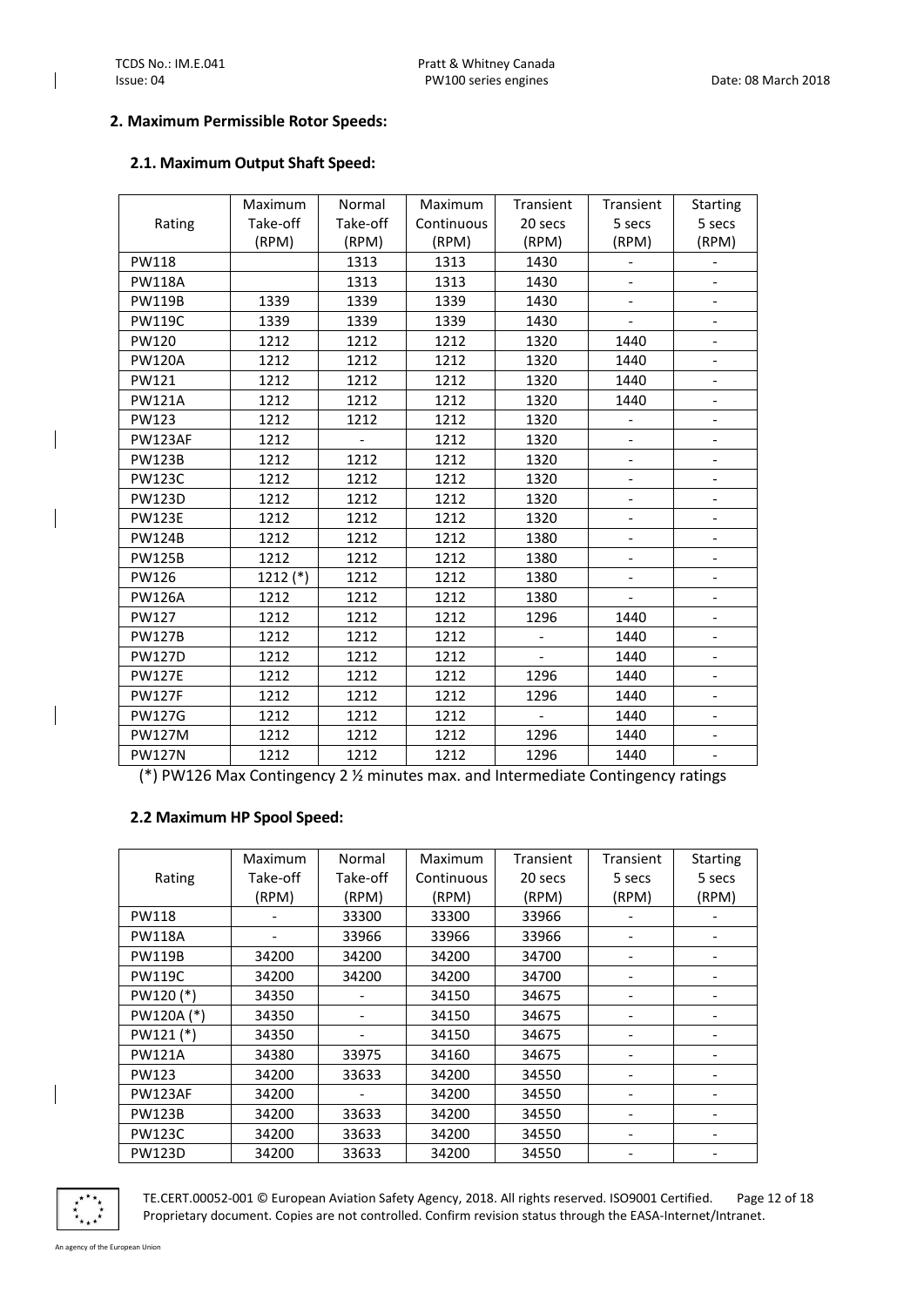#### TCDS No.: IM.E.041 **Pratt & Whitney Canada**<br>
Issue: 04 **PW100** series engines PW100 series engines Date: 08 March 2018

|               | Maximum    | Normal                   | Maximum    | Transient | Transient | <b>Starting</b> |
|---------------|------------|--------------------------|------------|-----------|-----------|-----------------|
| Rating        | Take-off   | Take-off                 | Continuous | 20 secs   | 5 secs    | 5 secs          |
|               | (RPM)      | (RPM)                    | (RPM)      | (RPM)     | (RPM)     | (RPM)           |
| PW123E(*)     | 34200      |                          | 34200      | 34550     |           |                 |
| <b>PW124B</b> | 34200      | 33633                    | 34200      | 34550     |           |                 |
| <b>PW125B</b> | 34200      | 33750                    | 34200      | 34550     |           |                 |
| PW126         | 34550 (**) | 33600                    | 33600      | 34550     |           |                 |
|               | 34200      |                          |            |           |           |                 |
| PW126         | '***)      | $\overline{\phantom{0}}$ |            |           |           |                 |
| <b>PW126A</b> | 34190      | 33670                    | 34190      | 34500     |           |                 |
| PW127         | 34360      | 33930                    | 34360      | 35440     |           |                 |
| <b>PW127B</b> | 34360      | 33850                    | 34360      | 34730     |           |                 |
| <b>PW127D</b> | 34360      | 33850                    | 34360      | 34730     |           |                 |
| <b>PW127E</b> | 34360      | 33930                    | 34360      | 35440     |           |                 |
| <b>PW127F</b> | 34360      | 33930                    | 34360      | 35440     |           |                 |
| <b>PW127G</b> | 34530      | 34050                    | 34530      | 35440     |           |                 |
| <b>PW127M</b> | 34360      | 33930                    | 34360      | 35440     |           |                 |
| <b>PW127N</b> | 34360      | 33930                    | 34360      | 35440     |           |                 |

(\*) See Note 5

(\*\*) PW126 Max Contingency 2 ½ minute max power rating

(\*\*\*) PW126 Intermediate Contingency power rating

#### <span id="page-12-0"></span>**2.3 Maximum LP Spool Speed:**

|                | <b>Maximum</b>           | Normal   | Maximum    | Transient | Transient                    | <b>Starting</b>          |
|----------------|--------------------------|----------|------------|-----------|------------------------------|--------------------------|
| Rating         | Take-off                 | Take-off | Continuous | 20 secs   | 5 secs                       | 5 secs                   |
|                | (RPM)                    | (RPM)    | (RPM)      | (RPM)     | (RPM)                        | (RPM)                    |
| <b>PW118</b>   |                          | 27700    | 27700      | 28531     |                              |                          |
| <b>PW118A</b>  |                          | 28808    | 28808      | 28808     |                              |                          |
| <b>PW119B</b>  | 28900                    | 28900    | 28900      | 29340     | $\qquad \qquad \blacksquare$ | $\overline{\phantom{a}}$ |
| <b>PW119C</b>  | 28900                    | 28900    | 28900      | 29340     |                              |                          |
| $PW120$ $(*)$  | $\overline{\phantom{0}}$ |          |            |           |                              |                          |
| PW120A (*)     |                          |          |            |           |                              |                          |
| PW121 (*)      | $\overline{\phantom{0}}$ |          |            |           |                              |                          |
| PW121A (*)     |                          |          |            |           |                              |                          |
| PW123          | 28800                    | 28170    | 28800      | 28900     |                              |                          |
| <b>PW123AF</b> | 28800                    |          | 28800      | 28900     |                              |                          |
| <b>PW123B</b>  | 28800                    | 28270    | 28800      | 28900     |                              |                          |
| <b>PW123C</b>  | 28800                    | 28270    | 28800      | 28900     |                              |                          |
| <b>PW123D</b>  | 28800                    | 28270    | 28800      | 28900     |                              |                          |
| <b>PW123E</b>  | 28800                    | 28170    | 28800      | 28900     |                              |                          |
| <b>PW124B</b>  | 28800                    | 28170    | 28800      | 28900     |                              |                          |
| <b>PW125B</b>  | 28800                    | 28140    | 28800      | 28900     |                              |                          |
| PW126          | 28900 (**)               | 27900    | 27900      | 28900     | $\overline{\phantom{a}}$     | $\blacksquare$           |
|                | 28500                    |          |            |           |                              |                          |
| PW126          | (***)                    |          |            |           |                              |                          |
| <b>PW126A</b>  | 28900                    | 28280    | 28900      | 28900     |                              |                          |
| <b>PW127</b>   | 28870                    | 28090    | 28870      | 29575     |                              |                          |
| <b>PW127B</b>  | 28870                    | 28000    | 28870      | 29500     |                              |                          |
| <b>PW127D</b>  | 28870                    | 28000    | 28870      | 29500     |                              |                          |
| <b>PW127E</b>  | 28870                    | 28090    | 28870      | 29575     |                              |                          |
| <b>PW127F</b>  | 28870                    | 28090    | 28870      | 29575     |                              |                          |
| <b>PW127G</b>  | 28990                    | 28500    | 28990      | 29575     | $\overline{\phantom{a}}$     | $\overline{\phantom{a}}$ |



TE.CERT.00052-001 © European Aviation Safety Agency, 2018. All rights reserved. ISO9001 Certified. Page 13 of 18 Proprietary document. Copies are not controlled. Confirm revision status through the EASA-Internet/Intranet.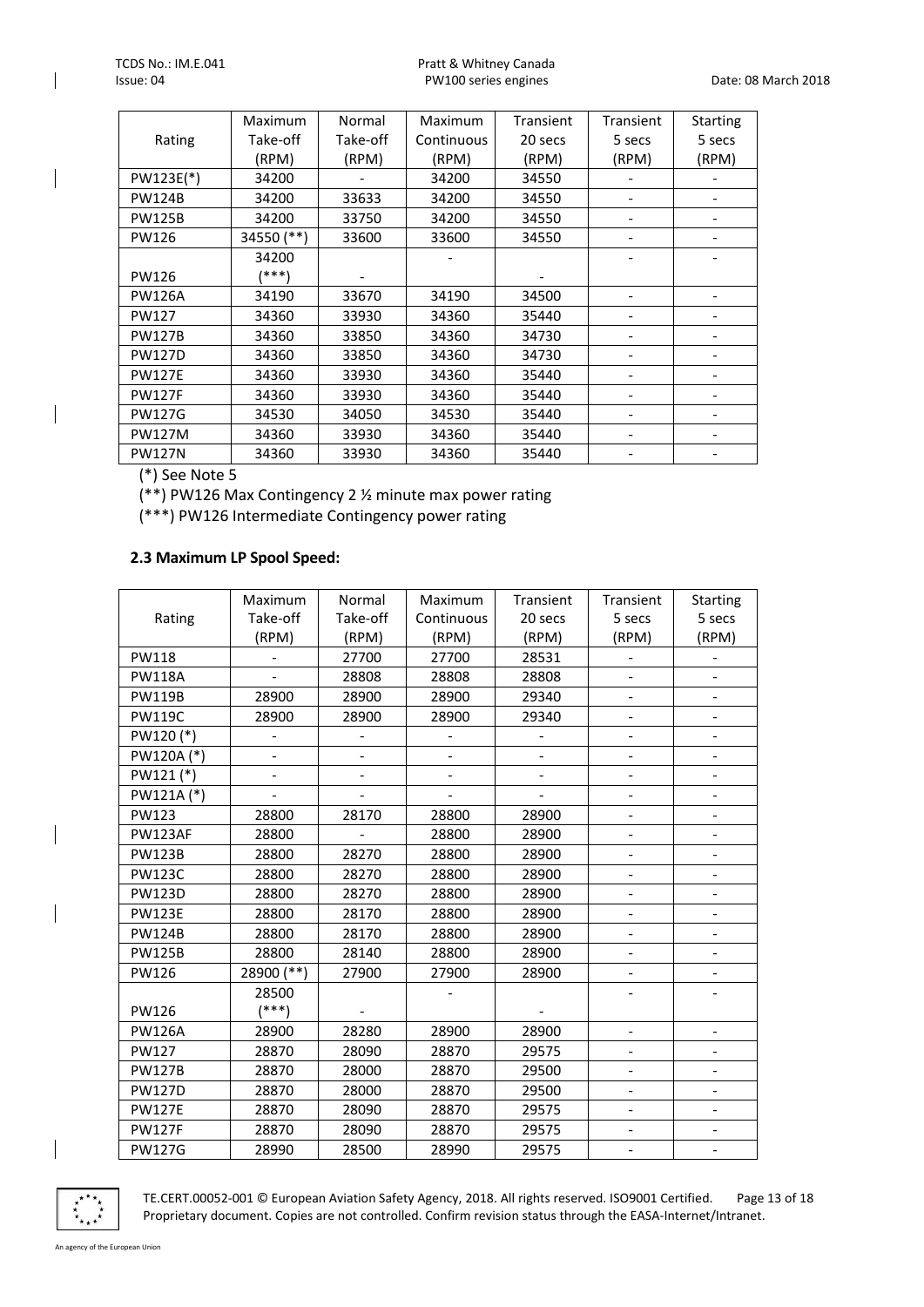#### TCDS No.: IM.E.041 Pratt & Whitney Canada<br>
Issue: 04 PW100 series engines PW100 series engines **Issue Date: 08 March 2018**

|               | Maximum  | Normal   | Maximum    | Transient | Transient | <b>Starting</b>          |
|---------------|----------|----------|------------|-----------|-----------|--------------------------|
| Rating        | Take-off | Take-off | Continuous | 20 secs   | 5 secs    | 5 secs                   |
|               | (RPM)    | (RPM)    | (RPM)      | (RPM)     | (RPM)     | (RPM)                    |
| <b>PW127M</b> | 28870    | 28090    | 28870      | 29575     |           |                          |
| <b>PW127N</b> | 28870    | 28090    | 28870      | 29575     | -         | $\overline{\phantom{0}}$ |

(\*) see Note 9

(\*\*) PW126 Max Contingency 2 ½ minutes max power rating

(\*\*\*) PW126 Intermediate Contingency power rating

## <span id="page-13-0"></span>**3. Maximum Output Torque:**

|                | Maximum    | Normal            | Maximum    | Transient | Transient                    | <b>Starting</b>              |
|----------------|------------|-------------------|------------|-----------|------------------------------|------------------------------|
| Rating         | Take-off   | Take-off          | Continuous | 20 secs   | 5 secs                       | 5 secs                       |
|                | (Nm)       | (Nm)              | (Nm)       | (Nm)      | (Nm)                         | (Nm)                         |
| PW118          |            | 10846             | 9860       | 12569     |                              |                              |
| <b>PW118A</b>  |            | 10846             | 9860       | 12569     |                              |                              |
| <b>PW119B</b>  | 12324      | $\qquad \qquad -$ | 12324      | 14331     | $\qquad \qquad \blacksquare$ | $\overline{\phantom{a}}$     |
| <b>PW119C</b>  | 12324      |                   | 12324      | 14331     |                              |                              |
| PW120 (*)      | 14913      | 13557             | 13557      | 17285     |                              |                              |
| PW120A (*)     | 14913      | 13557             | 13557      | 17285     |                              |                              |
| PW121 (*)      | 14913      | 13557             | 13557      | 17285     |                              |                              |
| <b>PW121A</b>  | 14913      | 13557             | 13557      | 17285     | $\qquad \qquad \blacksquare$ | $\overline{\phantom{a}}$     |
| PW123          | 14913      | 13558             | 13558      | 17286     |                              |                              |
| <b>PW123AF</b> | 14913      |                   | 13558      | 17287     | $\qquad \qquad \blacksquare$ | $\qquad \qquad \blacksquare$ |
| <b>PW123B</b>  | 15181      | 13558             | 13558      | 17286     |                              |                              |
| <b>PW123C</b>  | 13612      |                   | 13612      | 17286     |                              |                              |
| <b>PW123D</b>  | 13612      |                   | 13612      | 17286     | $\overline{\phantom{a}}$     |                              |
| <b>PW123E</b>  | 14913      | 13558             | 13558      | 17286     |                              |                              |
| <b>PW124B</b>  | 15144      | 12818             | 14597      | 17734     | $\qquad \qquad -$            | $\overline{\phantom{a}}$     |
| <b>PW125B</b>  | 14870      | 13409             | 12758      | 19390     |                              |                              |
| PW126          | 15795 (**) | 15145             | 15145      | 17734     |                              |                              |
|                | 15145      |                   |            |           |                              |                              |
| PW126          | $(***")$   |                   |            |           |                              |                              |
| <b>PW126A</b>  | 15795      | 15795             | 15795      | 17734     | $\overline{\phantom{0}}$     | $\overline{\phantom{a}}$     |
| PW127          | 17354      | 17354             | 17354      | 19578     |                              |                              |
| <b>PW127B</b>  | 17354      | 17354             | 17354      | 17896     |                              |                              |
| <b>PW127D</b>  | 17354      | 17354             | 17354      | 19578     | $\qquad \qquad \blacksquare$ |                              |
| <b>PW127E</b>  | 17354      | 17354             | 17354      | 19578     |                              |                              |
| <b>PW127F</b>  | 17354      | 17354             | 17354      | 19578     | $\qquad \qquad \blacksquare$ | $\overline{\phantom{a}}$     |
| <b>PW127G</b>  | 17625      | 17625             | 17625      | 19578     |                              |                              |
| <b>PW127M</b>  | 17354      | 17354             | 17354      | 19578     |                              |                              |
| <b>PW127N</b>  | 17354      | 17354             | 17354      | 19578     | $\overline{\phantom{a}}$     |                              |

(\*) See Note 10

(\*\*) PW126 Max Contingency 2 ½ minutes max power rating

(\*\*\*) PW126 Intermediate Contingency power rating

## <span id="page-13-1"></span>**4. Pressure Limits**

## <span id="page-13-2"></span>**4.1. Fuel Pressure:**

Refer to Installation Manual.



TE.CERT.00052-001 © European Aviation Safety Agency, 2018. All rights reserved. ISO9001 Certified. Page 14 of 18 Proprietary document. Copies are not controlled. Confirm revision status through the EASA-Internet/Intranet.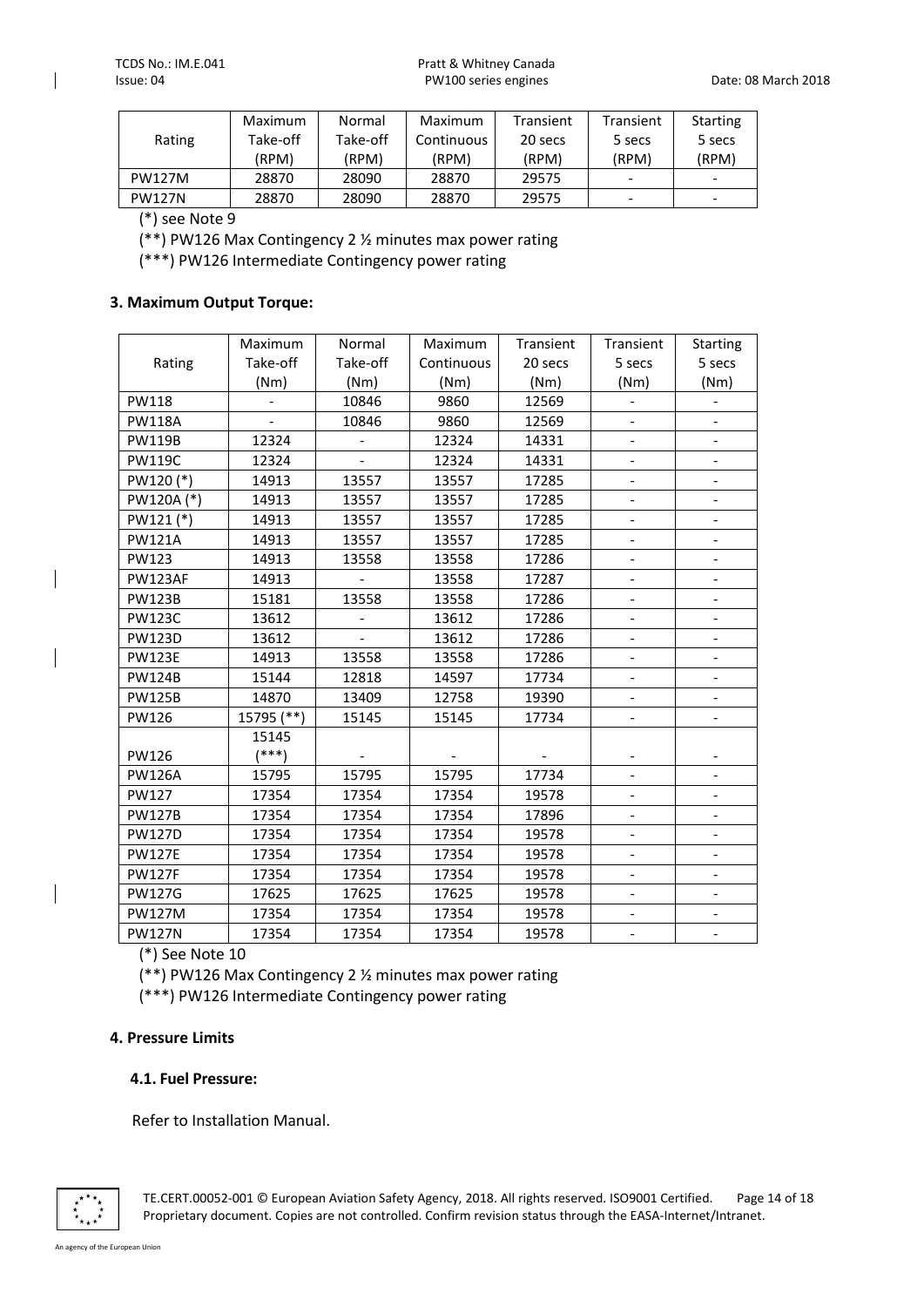#### <span id="page-14-0"></span>**4.2. Oil Pressure:**

Refer to Installation Manual.

#### <span id="page-14-1"></span>**5. Installation Assumptions**

The installation assumptions are quoted in the applicable engine model Installation Manual.

## <span id="page-14-2"></span>**6. Time Limited Dispatch (TLD)**

There is no Time Limited Dispatch for the EEC of this engine.

#### <span id="page-14-3"></span>**V. Operating and Service Instructions**

#### <span id="page-14-4"></span>**1. Manuals:**

| Engine             | Engine        | Engine      | Engine   |
|--------------------|---------------|-------------|----------|
| Model              | Installation  | Maintenance | Overhaul |
|                    | Manual        | Manual      | Manual   |
| <b>PW118</b>       | <b>PW118</b>  | 3034622     | 3034623  |
| <b>PW118A</b>      | <b>PW118A</b> | 3034622     | 3034623  |
| PW119B (*)         |               | 3072152     |          |
| PW119C (*)         | PW119B/PW119C | 3072152     | 3038553  |
| <b>PW120</b>       | PW120         | 3034642     | 3034643  |
| <b>PW120A</b>      | <b>PW120A</b> | 3034632     | 3034633  |
| PW121(BS717)       | <b>PW121</b>  | 3034632     | 3034633  |
| PW121(BS722,BS725) |               | 3034642     | 3034643  |
| <b>PW121A</b>      | <b>PW121A</b> | 3034642     | 3036433  |
| PW123              | PW123         | 3036432     | 3036433  |
| <b>PW123AF</b>     | PW123AF       | 3034538     | 3034539  |
| <b>PW123B</b>      | <b>PW123B</b> | 3036432     | 3036433  |
| <b>PW123C</b>      | <b>PW123C</b> | 3036432     | 3036433  |
| <b>PW123D</b>      | <b>PW123D</b> | 3036432     | 3036433  |
| <b>PW123E</b>      | <b>PW123E</b> | 3036432     | 3036433  |
| <b>PW124B</b>      | <b>PW124B</b> | 3037332     | 3037333  |
| <b>PW125B</b>      | <b>PW125B</b> | 3034932     | 3034933  |
| <b>PW126</b>       | <b>PW126</b>  | 3034922     | 3034923  |
| <b>PW126A</b>      | <b>PW126A</b> | 3034922     | 3034923  |
| <b>PW127</b>       | <b>PW127</b>  | 3037332     | 3037333  |
| PW127B (*)         | <b>PW127B</b> |             | 3034933  |
| <b>PW127D</b>      | <b>PW127D</b> | 3034922     | 3034923  |
| <b>PW127E</b>      | <b>PW127E</b> | 3037332     | 3037333  |
| <b>PW127F</b>      | <b>PW127F</b> | 3037332     | 3037333  |
| <b>PW127G</b>      | <b>PW127G</b> | 3044822     | 3044823  |
| <b>PW127M</b>      | <b>PW127M</b> | 3037332     | 3037333  |
|                    | <b>PW127N</b> |             |          |
| <b>PW127N</b>      | (3079820)     | 3037332     | 3037333  |

(\*) See Note 18



TE.CERT.00052-001 © European Aviation Safety Agency, 2018. All rights reserved. ISO9001 Certified. Page 15 of 18 Proprietary document. Copies are not controlled. Confirm revision status through the EASA-Internet/Intranet.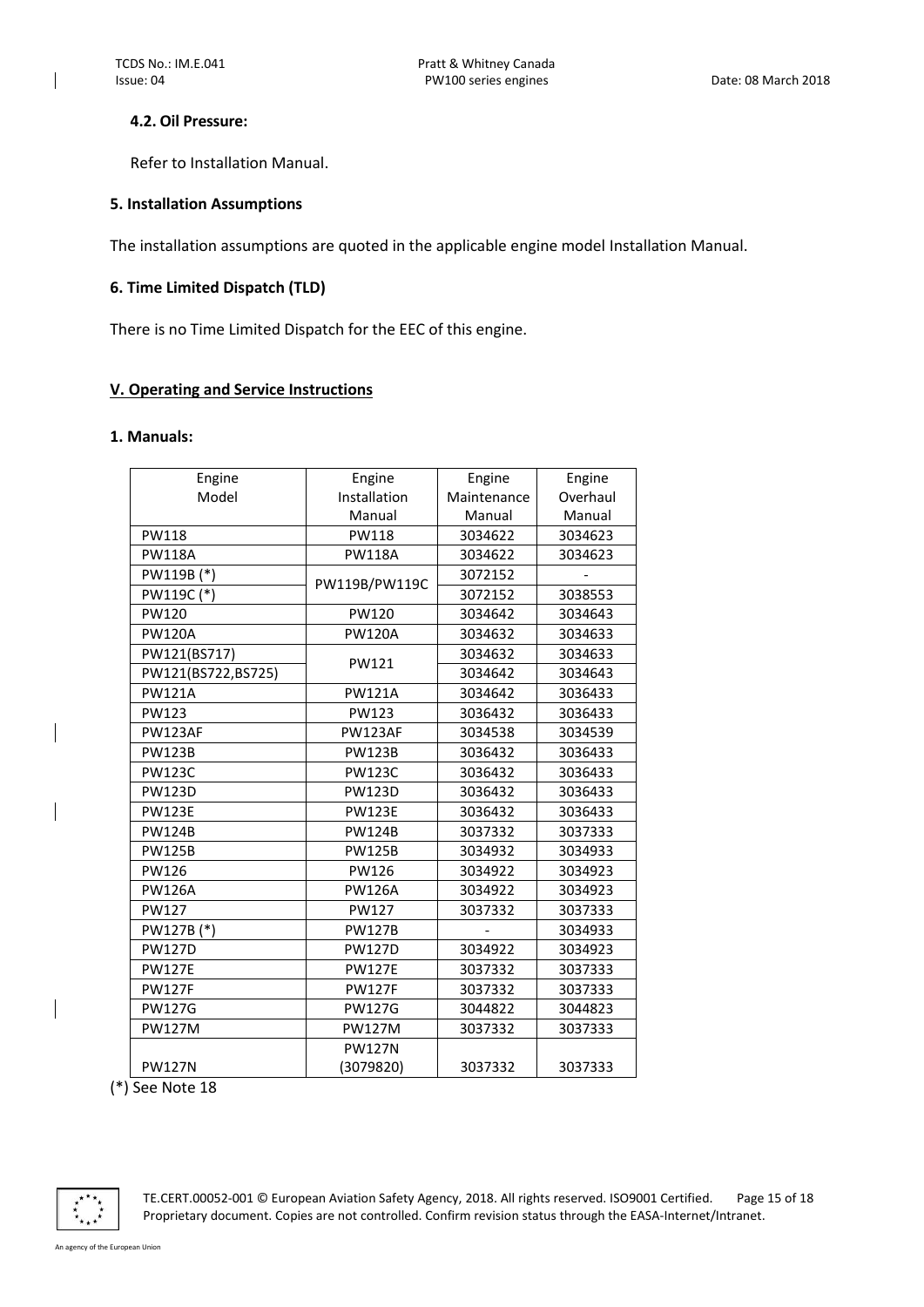### <span id="page-15-0"></span>**2. Approved Conversion Service Bulletins:**

<span id="page-15-1"></span>For Approved Conversion Service Bulletins, refer to Transport Canada TCDS E-19.

## **VI. Notes**

- **1.** For all engine models the engine ratings are based on dry sea level static ICAO Standard athmospheric conditions, with no external accessory loads and no airbleed. The quoted ratings are obtainable on a test stand with the specified fuel and oil without intake ducting and using the exhaust port and intake defined in the Installation Manual.
- **2.** For all engine models take-off ratings that are nominally limited to 5 minutes duration may be used for up to 10 minutes for One Engine Inoperative operations without adverse effects upon engine airworthiness. Such operations are anticipated on an infrequent basis (as engine failure at take-off events are uncommon) and no limits or special inspections are required.
- **3.** The PW120, PW120A, PW121, PW121A, PW123, PW123B, PW123C, PW123D, PW123E, PW124B, PW125B, PW126, PW126A, PW127, PW127B, PW127D, PW127E, PW127F, PW127G, PW127M and PW127N engine models include provision for automatic power increase from Normal Takeoff Power to Max. Take-Off Power. The limitations stated for Normal Take-off are to ensure that the Maximum Take-off limitations are not exceeded in the event of an automatic power increase to Maximum Take-off Power.
- **4.** For PW121 engines built to Build Specification (BS) 722 and 725 (ATR 42 installations) see PW120/120A/121 Installation Manual for the approved ratings and limits. These engines have reduced operating ratings for increased thermal capability.
- **5.** For the PW120, PW120A, PW121 and PW123E engine models, the Normal Take-off HP Spool Speed limitation is variable with ambient temperature to ensure the maximum spool speed is not exceeded in the event of an automatic power increase to Maximum Take-off. Refer to the engine Installation Manual for the Normal Take-off limit.
- **6.** Normal Take-off ITT and LP Spool Speed limitations may vary with the ambient temperature for the following engine models: PW121, PW123, PW123B, PW123C, PW123D, PW123E, PW124B, PW125B, PW126A, PW127, PW127B, PW127D, PW127E, PW127F, PW127G, PW127M and PW127N. Refer to the engine Installation Manual for the curves defining these limits.
- **7.** Reserved.
- **8.** For PW120, PW120A and PW121 engine models not incorporating SB 20231 or SB 20970 or SB 21059 or SB 21092 the Maximum Continuous ITT limit is 785°C, the Maximum Take-off and Maximum Continuous HP Spool Speed limit is 33300 rpm, and the 20 second transient HP Spool Speed limit is 33966 rpm.
- **9.** The speed relationship between the low compressor spool and the high compressor spool is controlled by new engine acceptance procedure and the Overhaul Manual for the PW120, PW120A, PW121 and PW121A.

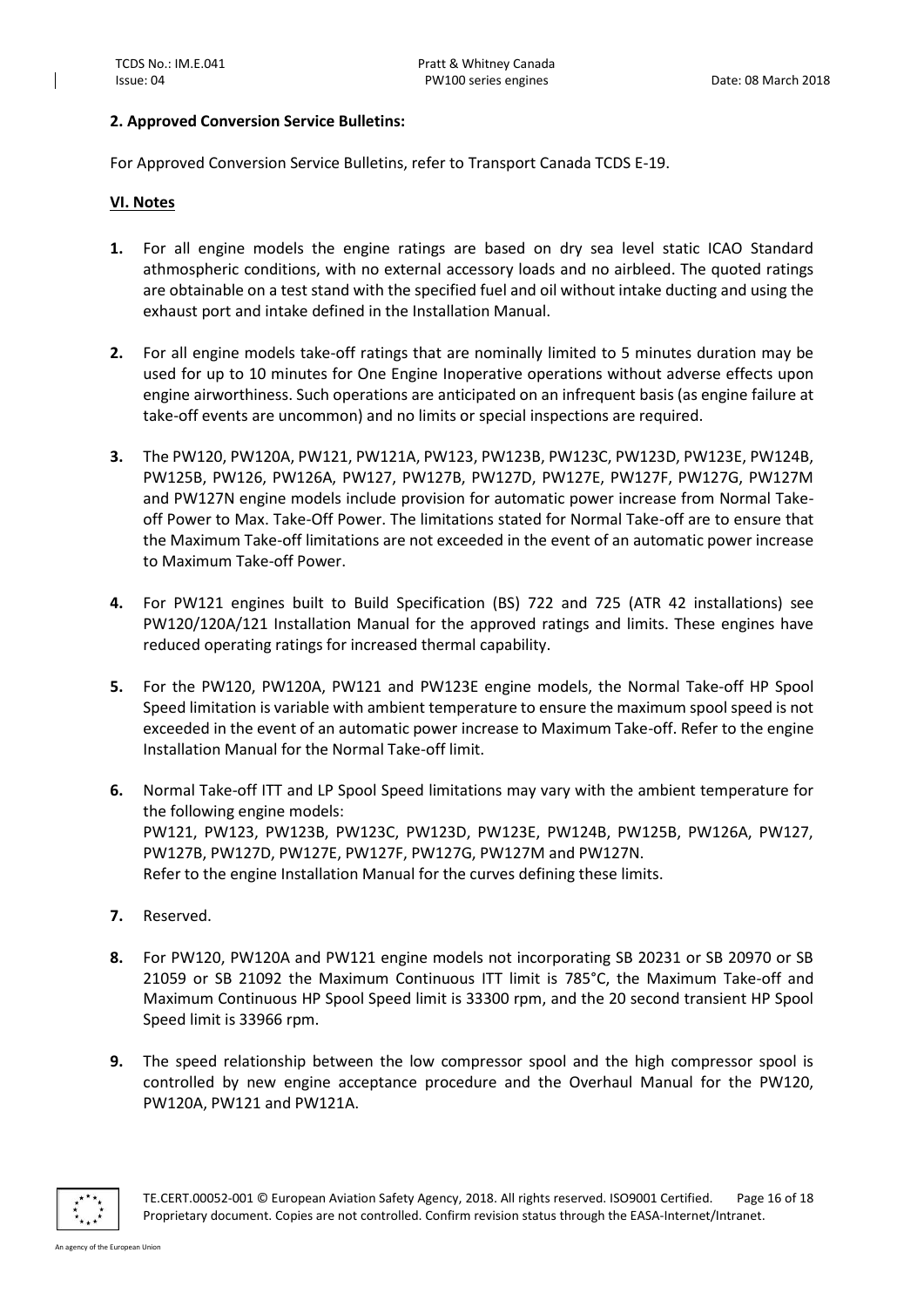- **10.** PW120, PW120A and PW121 engine models not incorporating SB 20316 or SB 20380 have the following limits: Output Torque Maximum Continuous 11572 Nm, Take-off 13355 Nm and 20 second transient 14914 Nm.
- **11.** The Electronic Engine Control (EEC) system conforms to the lightning test defined by SAE AE4L committee report. For specific capabilities and installation requirements refer to the Installation Manual.
- **12.** For PW118, PW120, PW120A and PW121 models, the software contained in the Electronic Control Unit (ECU) has been developed, documented and tested in accordance with the provisions of the Critical Category of RTCA/DO 178 November 1981.
- **13.** The software contained in the ECU for the PW118A, PW119B, PW119C, PW121A, PW123, PW123AF, PW123B, PW123C, PW123D, PW123E, PW124B, PW125B, PW126, PW126A, PW127, PW127B, PW127D, PW127E, PW127F and PW127G engine models have been designed, developed, documented and tested in accordance with the provisions of the Critical Category of RTCA/DO 178A, March 1985.
- The PW127M software is a modification of the PW127F software and the PW127N software is a modification of the PW127M software. The modifications have been designed, developed, documented and tested in accordance with the provision of the Level A of RTCA/DO 178B, December 1992.
- **14.** All engine models have been approved with a propeller overspeed "get-home" capability to cater for propeller control malfunction. The engine Installation Manual operating limits define this overspeed limit.
- **15.** The EASA approved Airworthiness Limitations Section of the Instructions for Continued Airworthiness is published in the applicable "Engine Maintenance Manual" document, chapter "Airworthiness Limitations".
- **16.** All engine models, except those identified in Note 17, are acceptable with both 6-blade and 4 blade propellers.
- **17.** The PW125B, PW126, PW126A, PW127A, PW127B, PW127D, PW127E (BS1034), PW127F (BS1033), PW127G, PW127M and PW127N engine models are acceptable with 6-blade propeller installation only.
- **18.** PW127B (BS812/813) Maintenance instructions are provided in the form of source data to the airframe manufacturer. The EASA approved Airworthiness Limitations Section of the Instructions for Continued Airworthiness for the PW127B is published in the Airworthiness Limitations Manual 3040349.